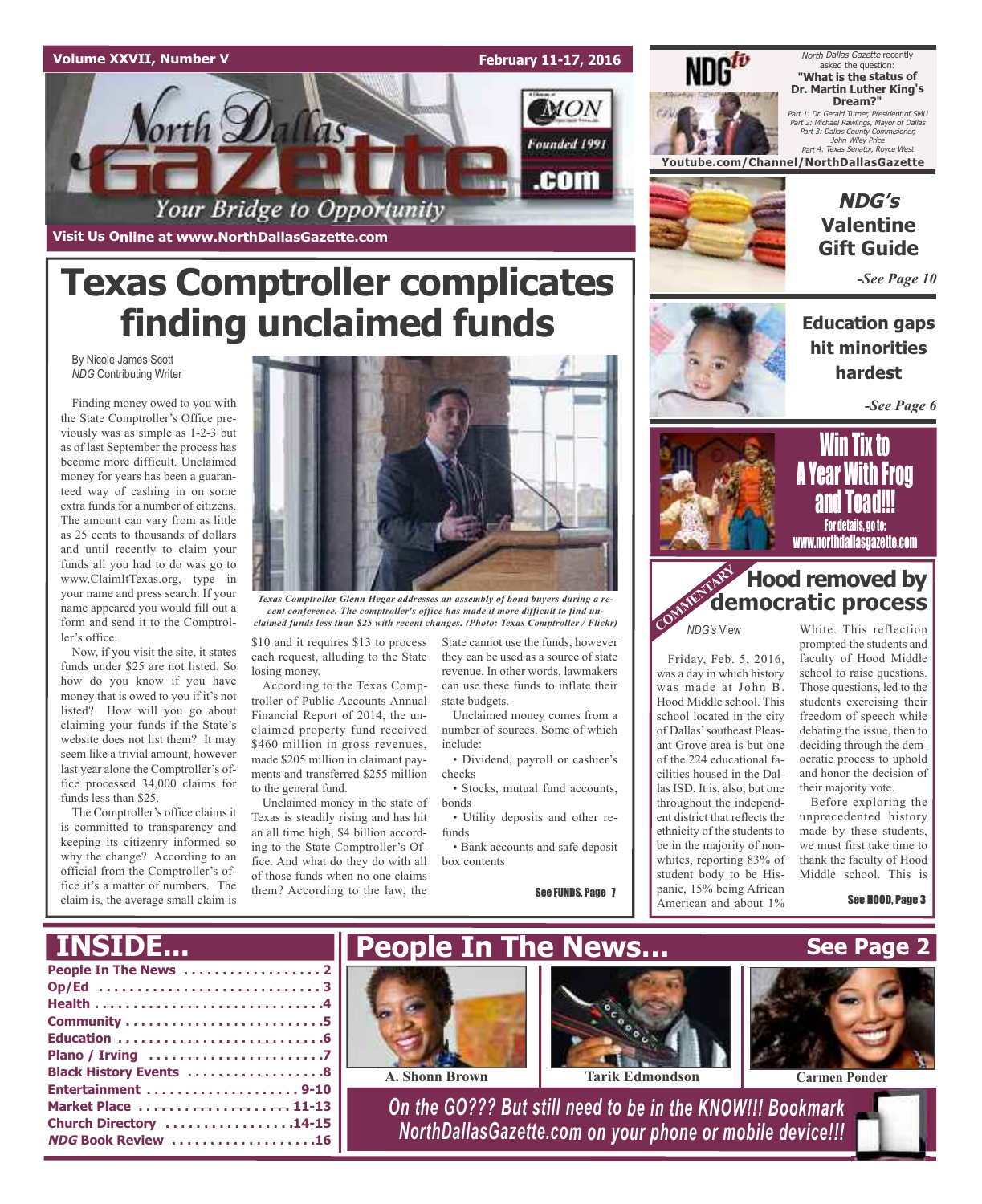## **A. Shonn Brown**

SMU Dedman School of Law honored five highly accomplished legal, business and public service professionals at its 29th Distinguished Alumni Awards event Feb. 4 at the Belo Mansion & Pavilion in downtown Dallas.

Dedman School of Law's Distinguished Alumni Award is the most prestigious award bestowed by the school. Recipients are selected for being highly respected in the legal field; an honorary award also acknowledges outstanding service to the



law school.

A. Shonn Evans Brown, a '98 graduate and Partner at Gruber Hurst Elrod Johansen Hail Shank LLP, received the Emerging Leader Award. Shonn Brown is a re-

## **Tarik Edmondson**

Atlanta, GA (Black-News.com) -- Black History Month celebrates the contributions and accomplishments that African American trailblazers have made in the world of sports, politics, music, education and business. Now, a new generation of black history makers are stepping up to make their contributions to this proud and continuing legacy.

One such history maker is entrepreneur, Tarik Edmondson, owner & CEO of the sneaker company Sneakerscustom.com. In



less than a year, this Atlanta based company is making a big impact with its fashionable, athletic footwear by selling worldwide through its own innovative wholesale distribution pipeline. Contrary to traditional

spected trial lawyer and leader in both the legal and greater Dallas community. She has a sterling reputation among her professional colleagues, clients, members of the judiciary and community leaders.

Before earning a bachelor of science degree in sociology from SMU in 1995, she was an active student leader and accordingly honored with the coveted SMU "M" Award. She then attended SMU Dedman School of Law, continuing to lead by serving as secretary to the Student Bar Association and Board of Advocates. Upon graduation, Brown was one of 10

business models, the sneakerscustom.com products are not available thru stores, like Footlocker, Athlete's Foot or Finish Line, but thru independent wholesalers and from the website; www.sneakerscustom.com.

By using today's technology, anyone with the entrepreneurial drive can be a part of making Black History in the 21st Century, by becoming a wholesaler of this fast selling product line. If a consumer just wants to purchase a pair of these unique sneakers to add to their sneaker collection, they can order from their cell phones, tablets or their

of the Class of 1998's top advocates to be inducted into the Order of the Barristers.

Brown began her practice in Dallas at Locke Purnell Rain Harrell (now Locke Lord), where after seven years she was elected to serve as partner. She credits her 14 years at Locke Lord for having helped shape her foundation as a trial lawyer and foster her passion for community service.

In May 2012, Brown became a partner with Gruber Hurst Elrod Johansen Hail Shank LLP, where she has won a number of significant jury-trial verdicts rep-

laptops.

"The response has been global," says Tarik. "I've had calls from all over the world; Kenya, Nigeria, France, Canada, Namibia, The U.K., and the Caribbean."

The first product launched by Sneakercustom.com is a beautiful black canvas sneaker with red & green trim that's an instant eyecatcher. The Red, Black & Green sneaker is quickly becoming a favorite for conscious African-Americans in the USA, Caribbean and even the United Kingdom.

Practicing the principles

resenting both plaintiffs and defendants.

In support of SMU and the legal and greater Dallas communities, Brown has served on the SMU Alumni Board and is now a SMU Dedman Law Alumni Community Fellow for the Inns of Court Program and a mentor in the Mustang Exchange Flash Mentorship Program. Currently she also serves as a trustee of the Dallas Museum of Art and The Lamplighter School and as a director of the Dallas Women's Foundation, the Dallas Bar Association, Big Thought and Dallas Black Dance Theatre.

of Ujima, which means "cooperative economics" Sneakercustom.com will empower anyone who has the aspiration of being an entrepreneur. "We're helping to empower entrepreneurs and organizations in the community with our sneakers, which in turn generates income and pride back to the community," says Tarik.

The Sneakerscustom.com wholesale program enables entrepreneurs to get involved in a fast growing business without a huge investment. The wholesale program offers 50 custom sneakers for \$1,000 USD.

Other recipients included:

• Jim Baldwin '86 (Executive Vice President and General Counsel, Dr Pepper Snapple Group, Inc.), Award for Corporate Service.

• Cece Cox '04 (Chief Executive Officer, Resource Center), Award for Public Service.

• Windle Turley '65 (Founder, Turley Law Firm), Award for Private Practice.

• Catharina Haynes (Judge, U.S. Court of Appeals for the Fifth Circuit), Honorary Alumna Award.

Each sneaker retails for \$40 USD, which allows the wholesaler to make a profit of \$20 USD per pair. All interested affiliates can visit the web link (www.affiliatly.com/af-10807/affiliate.panel) for instructions and to sign up

Sneakerscustom.com is growing rapidly with new, ambitious people joining the team. Always on the cutting edge, Sneakerscustom.com has several new sneaker designs ready for 2016. To learn more about our line of products visit www.sneakerscustom.com or connect with us on Facebook and Twitter.

## **Carmen Ponder**

The Miss Black Texas US Ambassador Pageant are preparing for their Texas State Pageant and are currently accepting applications. The event is open to any young ladies, 14-26. The pageant is Aug. 6, 2016 in Dallas with the location to be determined.

The current Miss. Black Texas US Ambassador is Carmen Ponder, daughter of Victor and Deborah and the younger sister of Zachary. Ponder is a junior at Texas A&M University-Commerce where she is pursuing a BS in Paralegal Studies/Pre-Law, with a minor in Gender Studies. In addition to full time enrollment, Ponder works a part-time



job while volunteering 20- 30 hours a month as a Court Appointed Special Advocate (CASA) for Hunt County. As a CASA volunteer, Carmen advocates for the child throughout the duration of the case while in foster care. Ponder is described as a young lady on the move and full of positive energy.

In December 2015, Ponder was crowned the 2016 Miss Black Texas US Ambassador and she is using her reign, to promote "The Time Is Now." As a Youth Advocate for Success, she is sharing practical tools to help high school students transition into college.

The Miss Black US Ambassador and Miss Black Teen US Ambassador Scholarship Pageant exists to give a once in a lifetime opportunity to young African American women. As Ambassadors of Change, each young woman embarks on the journey to encourage, empower, and enlighten, communities, states, and nations.

A Dallasite, Ponder is a member of Antioch Fellowship Missionary Baptist Church in Dallas. In order to remain spiritually active, she participates in the Righteous Obedient Sisters in Eternity (R.O.S.E.) of Sharon Women's Bible Study group on campus and regularly attends Family Fellowship Church in Greenville.

Upon graduation, Ponder will be pursuing a Master's Degree in Public Administration and a Juris Doctorate. She plans to practice all areas of law, with an emphasis in Family, Juvenile, and Civil Rights Law.

More info on the pageant and application process is found at www.thembusam.com.



¥ If you qualify. \*Fees quoted above are minimum down payment needed to begin processing your case.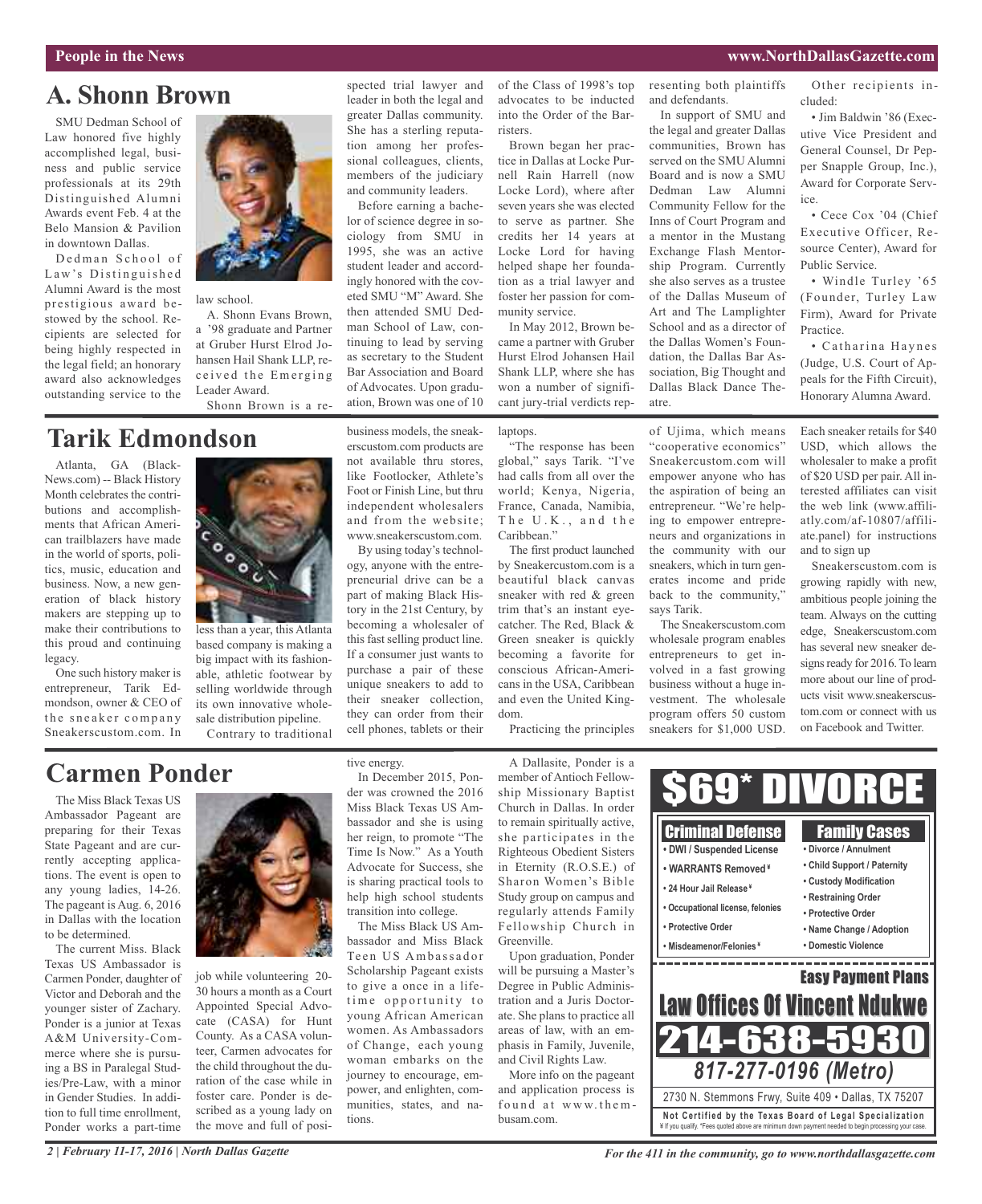#### **www.NorthDallasGazette.com Op-Ed**



*North Dallas Gazette assumes no responsibility for unsolicited material and reserves the right to edit and make appropriate revisions.*

#### *"Do what you say you are going to do ... when you say you are going to do it.*

**Publisher's Office:** publisher@northdallasgazette.com

**Sales Department:** marketing@northdallasgazette.com

#### **Editorial Department:**

editor@northdallasgazette.com

#### **Online:**

www.NorthDallasGazette.com www.twitter.com/NDGEditor www.facebook.com/NorthDallasGazette www.pinterest.com/NDallasGazette

## STAFF

**Chairman Emeritus** *Jim Bochum 1933 – 2009*

**Published By** *Minority Opportunity News, Inc.*

> **Web Master** *Todd Jones*

**Special Projects Manager** *Edward Dewayne "Preacher Boy"Gibson, Jr. James C. Allen*

**Community Marketing** *Nina Garcia*

**Religious/ Marketing Editor** *Shirley Demus Tarpley*

#### **Advisory Board:**

*John Dudley Myrtle Hightower Fred Moses Annie Dickson Cecil Starks Willie Wattley Coty Rodriguez-Anderson B. J. Williams Denise Upchurch Barbara Simpkins, ADVISORY BOARD SECRETARY*

**VP of Digital Marketing**

**Contributing Writers** *Jackie Hardy LaRoyce Jones Ivy N. McQuain Tamarind Phinisee Terri Schlichenmeyer*

> **Editorial Writer** *LaRoyce Jones*

*Sonja Washington*

**Production** *Margaret Freelon David Wilfong*

#### **Advisory Board Committees:**

*Public Relations Planning and Implementation* Cecil Starks, CHAIRPERSON

*Business Growth Referral* John Dudley, CHAIRPERSON

*Program Policy Development* Annie Dickson, Chairper

*Quality Assurance* Myrtle Hightower, CHAIRPERSON Coty Rodriguez

**In it to win it – my head says Hillary, my heart says Bernie**

By Julianne Malveaux NNPA News Wire Columnist

I am looking forward to November 8, 2016, and to voting for Hillary Rodham Clinton to lead these United States. I am so extremely excited that a woman of character, experience, and discernment can lead our nation. Even as I look forward to the November vote, I am fully enjoying the path to November.

Vermont Senator Bernie Sanders has provided tone and texture to this race. He has forced Senator Clinton to hone her positions on health care, Wall Street and income inequality. He came so amazingly close to toppling her in Iowa that it gave me Post Dramatic Stress Syndrome. She did-

## **HOOD,** continued from Page <sup>1</sup>

what it means to teach our children. Causing them to pause and think, then to create a solution that not only benefits them, but future generations; and, not only, creating a solution, but implementing a plan of action. In this case, the greater lesson is instilling in the students that they can change and improve their community by coming together through agreement and working together with respect for one another to deal with the issue.

The history making issue that arose at Hood Middle school had to do with the school's name; moreover, it has to do with the person in which that name belonged. General John B. Hood fought for the Confederacy in the Civil War.

Considering what history teaches (even in our whitewashed Texas school text books) of the Civil War, and the reasons for its unrestrained passions'which led to it; one cannot fault this generation of students for questioning, why his name

n't make my drama hers, though. She has managed, with stoic dignity, to stake her claim for this presidency.

My head is with Secretary Hillary Clinton, but my heart is with Senator Bernie Sanders. I realize that he has promised everything and hasn't shared how he might pay for much of it — free tuition, universal health care, or Wall Street reform. Still, his energetic bluster has been a galvanizing factor in a race that might otherwise have been seen as a cakewalk or a coronation.

Hillary needs to be pushed as hard as Senator Sanders can push her. And even though Sanders says he does not care about her "damn e-mails," the e-mail conversation has to remind Senator Clinton that she

remains as the title of their schoolhouse? Or why must they revere his name as part of their school spirit when cheering for their team, their friends (reflections)? Or why can't his name be removed from their school, especially, since they don't reflect his beliefs?

The students' voices were heard by one of their mathematics instructors, Cyntoria McDaniel. Ms Mc-Daniel stated during a local news interview that she and most of her students did not agree with continuing to honor the general's name as a part of their school. She then solicited the school principal, LaTonya Lockhart. Ms Lockhart understood the students concerns, and decided to have an election. She stressed the need to have the students go through the democratic process of exercising their civic responsibility by debating the issue, marking their ballot, and casting their vote.

The only item on the paper ballot required the

has to figure out ways to restore trust among those who support her positions but look askance at the ways she has been too frequently presented.

There is an element of sexism in this. Hillary Clinton has been on the national stage for several decades, from the time when her husband, was elected governor of Arkansas in the 1980s.

As First Lady, she had to juggle her smarts and her secondary role, blundering as she tried to offer clarity around health care, soaring as she provided rhetorical leadership on women and children's issues.

And since the Clintons left the White House, she has been nimble and focused as a Senator, managing to make friends in both political parties, and man-

student to select to either, "Yes" or "No" to remove the name John B. Hood from their middle school. The election was held during lunch on Friday, February 5th. Every student was required to participate. 61 percent of the students voted to remove the name John B. Hood.

In a few weeks, the students will hold another election to vote from a finalized list of student suggested and district approved names. After which, they will present to the Dallas ISD Board of Trustees in hopes of approval to rename their school.

Again, these students have made an unprecedented statement in the history of Dallas ISD. These students became uncomfortable in an environment that did not reflect who they are or what they represent. So, they stirred the pot by posing questions to those who could help their cause. The time came for each individual affected by the issue to voice their opinion on the matter.

Everyone's opinion was

aging to provide solid international leadership as Secretary of State.

Were she a man, would she be judged as harshly because some find her "unlikeable"? Would her every facial expression be parsed? Would opponents feel free to comment on her marital business?

Thrice-married Donald Trump has spoken of Bill Clinton's fidelity, but it is documented that he was a big time philanderer. Carly Fiorina says she would have left her husband if he'd cheated like Bill, but we don't know that, do we?

What we know is that Hillary's gender is a double-edged sword. I cringe whenever she says, "I am woman," or "the only woman," or some reference

#### See HEART, Page 13

taken to a tally, and the majority has spoken. Mostly, each individual has committed to continuing their involvement with the process to ensure the issue has been resolved favorably and as was agreed upon.

As a community, we should take heed to this most powerful history lesson unfolding before us; these students did not wait to be asked if they think they should change the name of their school. The students witnessed an injustice and took action to rectify; these students did not accept that this is the way society has to be.

The students decided to make a change for themselves and future generations, to remove any negative association to their school's name; these students don't even know if their actions will actually result in their school's name change. But, they are taking action anyway.

What a powerful reminder for our community. In order to make change, we must take action.

*The North Dallas Gazette, formerly Minority Opportunity News, was founded in July 1991, by Mr.Jim Bochum and Mr.Thurman R. Jones. North Dallas Gazette is a wholly owned subsidairy of Minority Opportunity News, Inc.*



**and Entertainment** *Jessica Brewer*

**Editor** *Ruth Ferguson*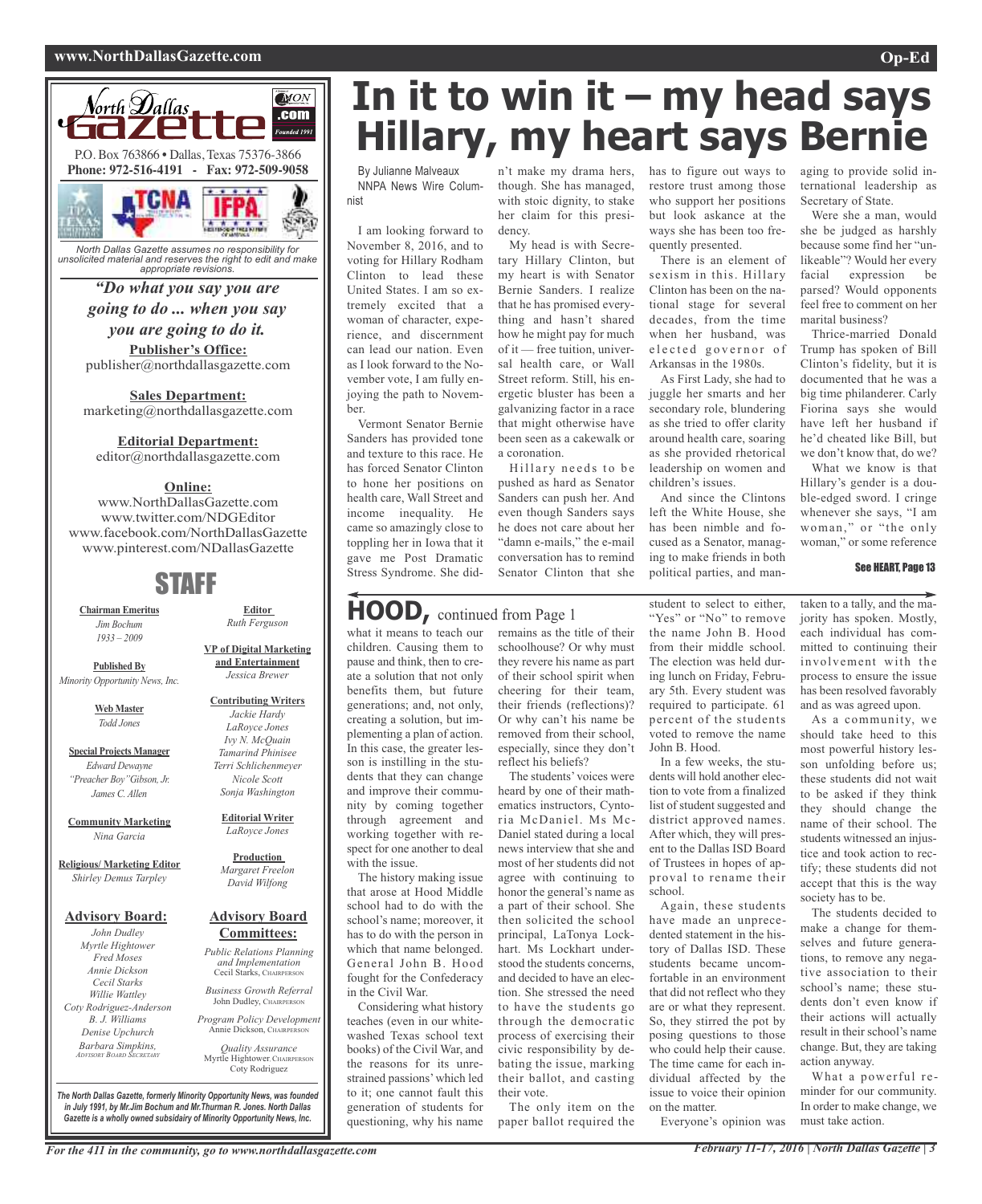## **Time to Brush Up: A lifetime of great dental health must start early**

By Dr. Marshall Dawer M.D. M.S. F.A.C.P. ABEM Market Medical Director United Healthcare of North Texas

February is National Children's Dental Health Month, a reminder that good oral health is crucial to good overall health.

Tooth decay is largely preventable, yet it ranks as the most common chronic disease among children, according to the Centers for Disease Control and Prevention. A recent survey by The Pew Center on the States gave Texas a "B" in managing children's oral health based on key measures such as optimally fluoridated water and availability of schoolbased dental programs.

Some people believe baby teeth are not overly important, yet decay even in baby teeth can lead to speech problems, oral infections and discolored, crooked and damaged adult teeth. It's important to keep baby teeth healthy and in place to ensure permanent teeth come in properly.

Maintaining proper oral health among children is relatively easy. For example:

For baby's teeth and gums: Never put baby to bed with a bottle of milk, formula, fruit juice or sweetened liquid. When these liquids pool in a baby's mouth, they form a sugary film on the baby's teeth, leading to decay and infection.

Starting at birth, clean the baby's gums with water and a soft cloth or child-sized tooth brush. Once a child reaches age 2, parents can start brushing a baby's teeth with a soft bristled toothbrush and a smear-sized dab of fluoride toothpaste (no larger than a grain of rice), making sure to teach the toddler to spit out the toothpaste.

Schedule the baby's first dental visit when the first tooth comes in, usually between the child's first six to 12 months.

For children's teeth and gums: Help your child brush twice a day with a small amount of fluoride toothpaste; for children ages 3 to 6, this means a pea-sized dab. Make sure your child does not swallow toothpaste, which may expose them to too much fluoride.

Begin flossing when back teeth

begin to come in. Toothbrush bristles cannot reach between teeth, leaving those teeth vulnerable to bacteria and decay.

Limit sugary snacks and drinks between meals. When sugar comes in contact with teeth, decay-causing bacteria can produce acids that damage your child's teeth. Encourage children to eat healthy snacks, such as fruits and vegetables.

Take your child to the dentist regularly and ask about fluoride supplements, which make the tooth enamel strong and help protect it from decay. For most children, that means visiting the dentist twice a year.

Sealants are plastic coatings placed on back teeth to protect them from decay, and they are usually covered as a preventive service by many dental plans, requiring little or no out-of-pocket costs. Ask the dentist about placing sealants for your child once

he/she turns 6, when molars first come in.

Be sure to take advantage of your health plan's preventive dental benefit and visit your dentist regularly. By taking a few simple steps, you can start your children down the road of good oral health.

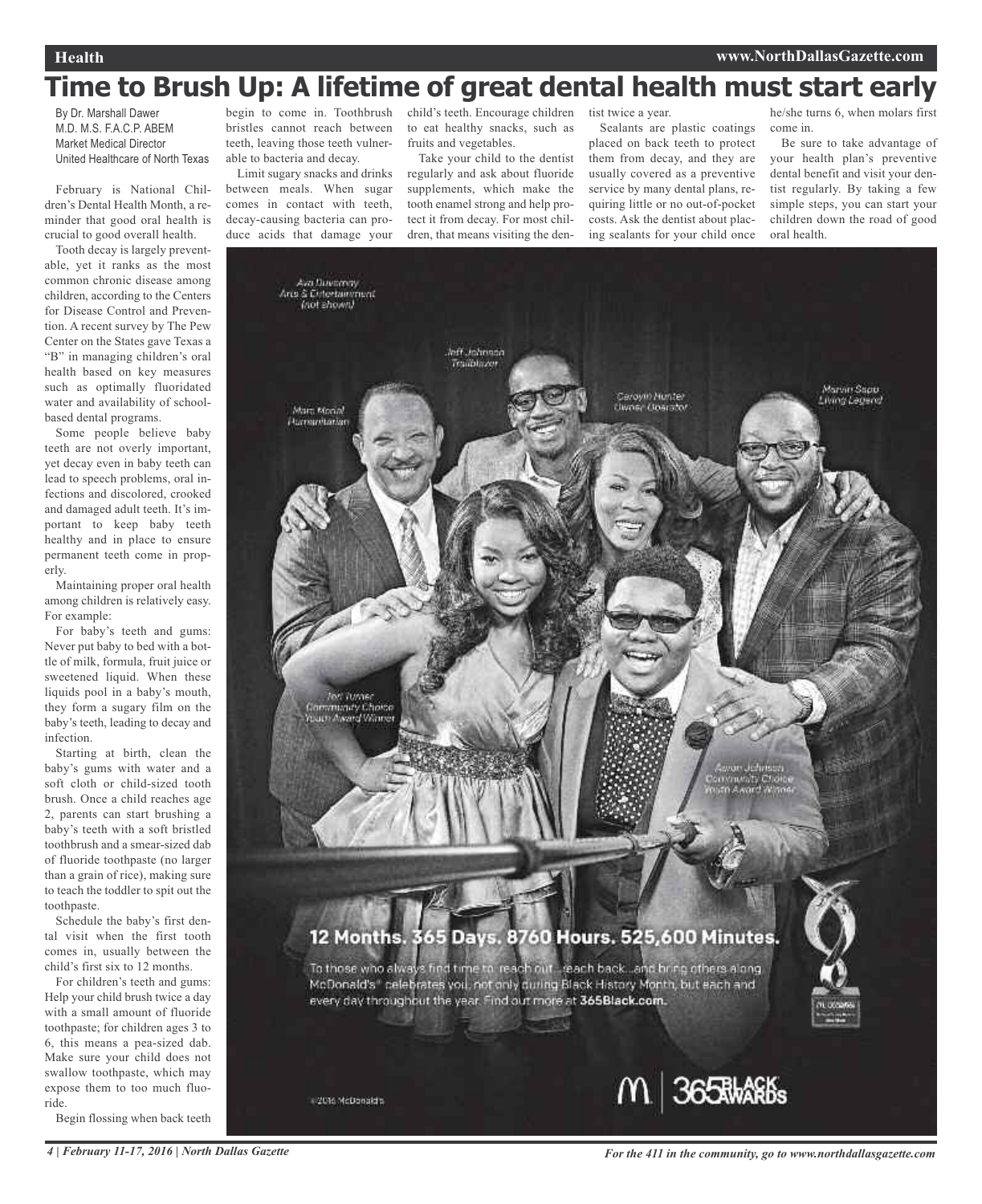# **FRIH CATION**

# IT'S A WINNING IDEA!

The Texas Lottery Commission is committed to including Historically Underutilized Businesses (HUBs) in its procurement opportunities. Your minority or woman-owned company may qualify to be certified as a Historically Underutilized Business (HUB) with the State of Texas.

> For information about state certification and Texas Lottery opportunities, contact our HUB Coordinator, Joyce Bertolacini at (512) 344-5293 or joyce.bertolacini@lottery.state.tx.us

To learn more about the State of Texas HUB Program, visit the Texas Procurement and Support Services web page at: http://www.window.state.tx.us/procurement/prog/hub/



**SUPPORTING TEXAS EDUCATION AND VETERANS** 

ID 2011 Think Little to Contrators, At Fight Weavens.

*For the 411 in the community, go to www.northdallasgazette.com*

*February 11-17, 2016 | North Dallas Gazette | 5*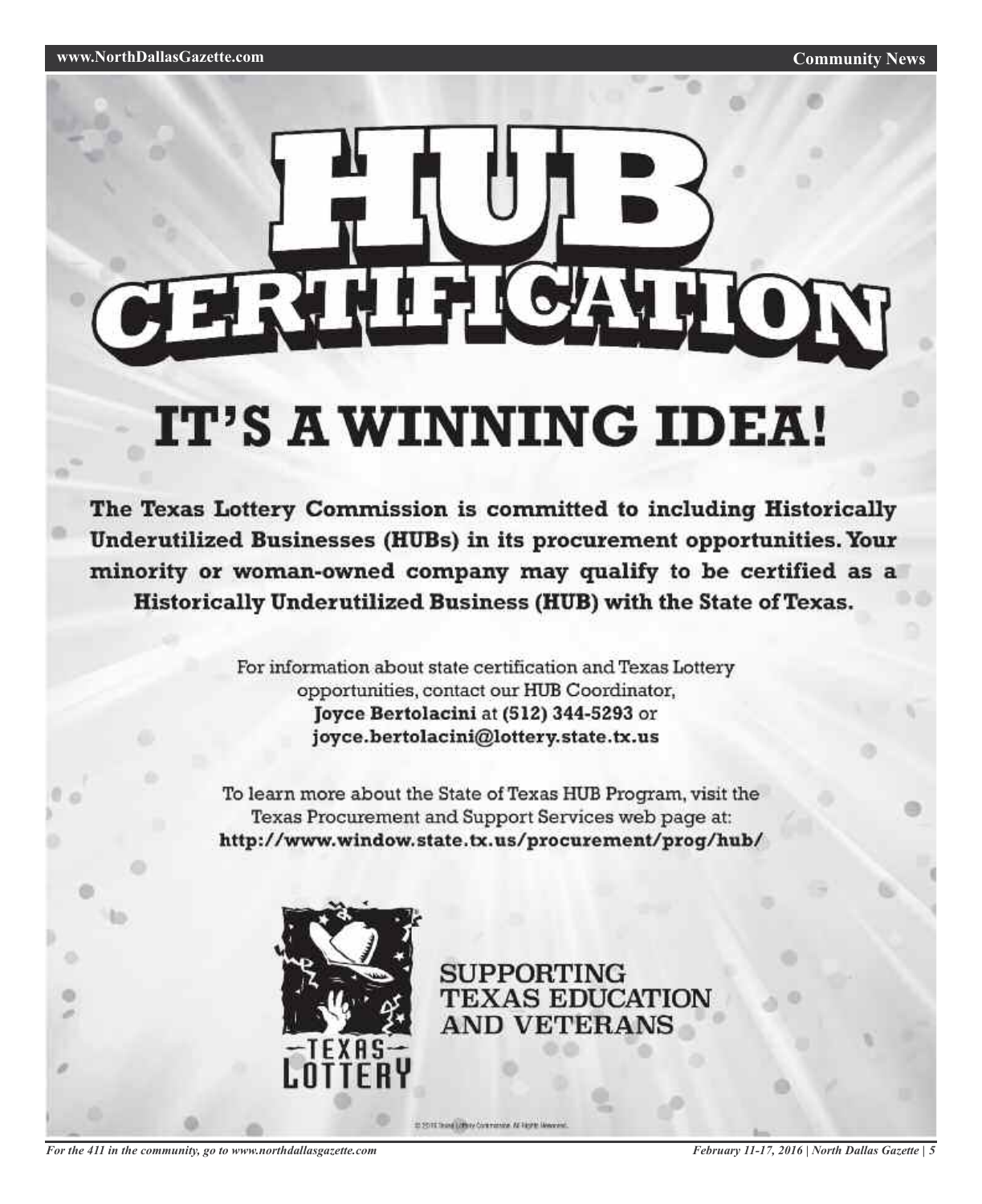## **Gaps in teacher effectiveness hurt young, minority students**

By Freddie Allen NNPA News Wire Senior Correspondent

Minority and low-income students are less likely to have consistent access to effective teachers between preschool and the third grade than students from high-income households, according to a new report by the Center for American Progress (CAP), a Washington, D.Cbased think tank.

Rachel Herzfeldt-Kamprath, a researcher at CAP and a co-author of the report said that research on brain development shows that kids are learning a lot during that time period and gaining foundational skills that they build on throughout the rest of their academic careers.

"So, having continuity across that time period is really important so that the skills are building on each other," said Herzfeldt-Kamprath.

The report found that more than 60 percent of children in prekindergarten that come from households earning more than \$100,000 have access to highly educated teachers (a bachelor's degree or higher), while about half (52 percent) of the



*According to the CAP report 70 percent of Black children are enrolled in prekindergarten or childcare centers that receive food subsidies compared to 28 percent of White children. (Stock Photo)*

students in prekindergarten highly educated teachers.

that come from households earning less than \$20,000 have access those teachers. "As children progress through elementary school, they are slightly more likely to have a highly educated teacher," the report said. "This is particularly true for children from higher income This finding is particularly troubling, because studies show that African American children are more likely to be enrolled in prekindergarten or child care centers that receive food subsidies and are more likely to attend schools in poor neighbor-

hoods than their White peers. According to the report, 70 percent of Black children are enrolled in such

programs compared to 28 percent of White children.

Black children are also more likely to have teachers whose household income is below \$50,000 when compared to their White and Asian peers, according to the report.

"In the early childhood field, studies have found both direct and indirect links between teachers' pay and the quality of education provided, with comparatively better-compensated educators creating a higher-quality classroom environment," the report said.

The report highlighted a number of priorities including increasing access to high-quality prekindergarten programs, raising teacher pay, promoting collaborative professional development and in-service training, and school-level support.

"These supports should include both infrastructure supports—such as up-todate textbooks, technology,



classroom and school discipline.

Herzfeldt-Kamprath said that parents need to focus on seeking early learning opportunities and high quality childcare centers that offer developmentally appropriate practices as part of their curriculum.

"The main takeaway is that we know that learning starts very early for kids and building those foundational skills is hugely important

See TEACHERS, Page 16



Get FAA approved maintenance training at campuses coast to coast. Job placement assistance. Financial Aid for qualifying students. Military friendly.

> Call Aviation Institute of Maintenance 800-481-7894



**Dallas Opera offering free performance at Mountain View College**

The Dallas Opera invites guests to a community performance of John Davies The Billy Goats Gruff. An adaptation of the popular folk tale based on scenes from operas by W.A. Mozart, G. Donizetti, and G. Rossini. Sung in English, this story reinforces a strong anti-bullying message, the importance of kindness and attending school regularly.

The performance at Mountain View College will be a special abridged performance which will include a narrator and musical excerpts from the production.

#### **Schedule**

• 12:30 pm Pre-performance



families: 60 percent of the highest income secondgraders have a teacher with a master's degree compared to only 46 percent of kindergarteners in the same in-

However only about half of second-graders from households earning less than \$50,000 have access to

come group."

activities, hosted by Mountain View College

• 1:15 pm Theater doors open, all seating General Admission

• 1:30 pm Performance begins

The event is free, with no RSVPs required, families and music lovers are simply invited to come and enjoy.Theater size is limited and patrons will be admitted on a first-arrived first-seated basis.

**Remembering Black Dallas is a non-profit organization that preserves and promotes the African-American life, history, artifacts and culture of Dallas and its surrounding cities. You are invited to our upcoming Black History Events February 17th** Presentation of Remembering Black Dallas and A. Maceo Smith / Main lobby of City Hall, 1500 Marilla with Guest Speaker, Julia Jordan former friend of the late A. Maceo Smith 12:00 Noon, Open to public free of charge **February 20th** Monthly meeting at 12:00, see website/call for location **February 21st** Worship with us at St. Luke Community UMC

**Remembering Black Dallas P.O. Box 763981 Dallas, Texas 75376 (469) 399-6242 Office www.RBDallas.com Email:RBdallasinc@yahoo.com**

at 11:00 service, 6710 E. R.L. Thornton FWY. **February 24th** Open forum on African-American culture and

race issues, First United Methodist Downtown, 1928 Ross Ave, call (469)399-6264 to reserve your seat(s) admission is free starts at 6:20, George Battles, moderator

**February 27th** Historical bus tour of Black Dallas; Departs for the African-American Museum, 3536 Al Lipscomb Way at 10:00 A.M.-3:00 P.M. Tickets \$20 adults/ \$15 for children for

tickets purchase and information call or visit website www.Rbdallas.com

**April 2nd** RBDallas' 1st Annual Scholarship and Awards Banquet/fundraiser at the ThornTree Country Club, at 1:00 / 825 W. Wintergreen Rd., Desoto, Texas 75115. Tickets are \$50 per person. Time 1:00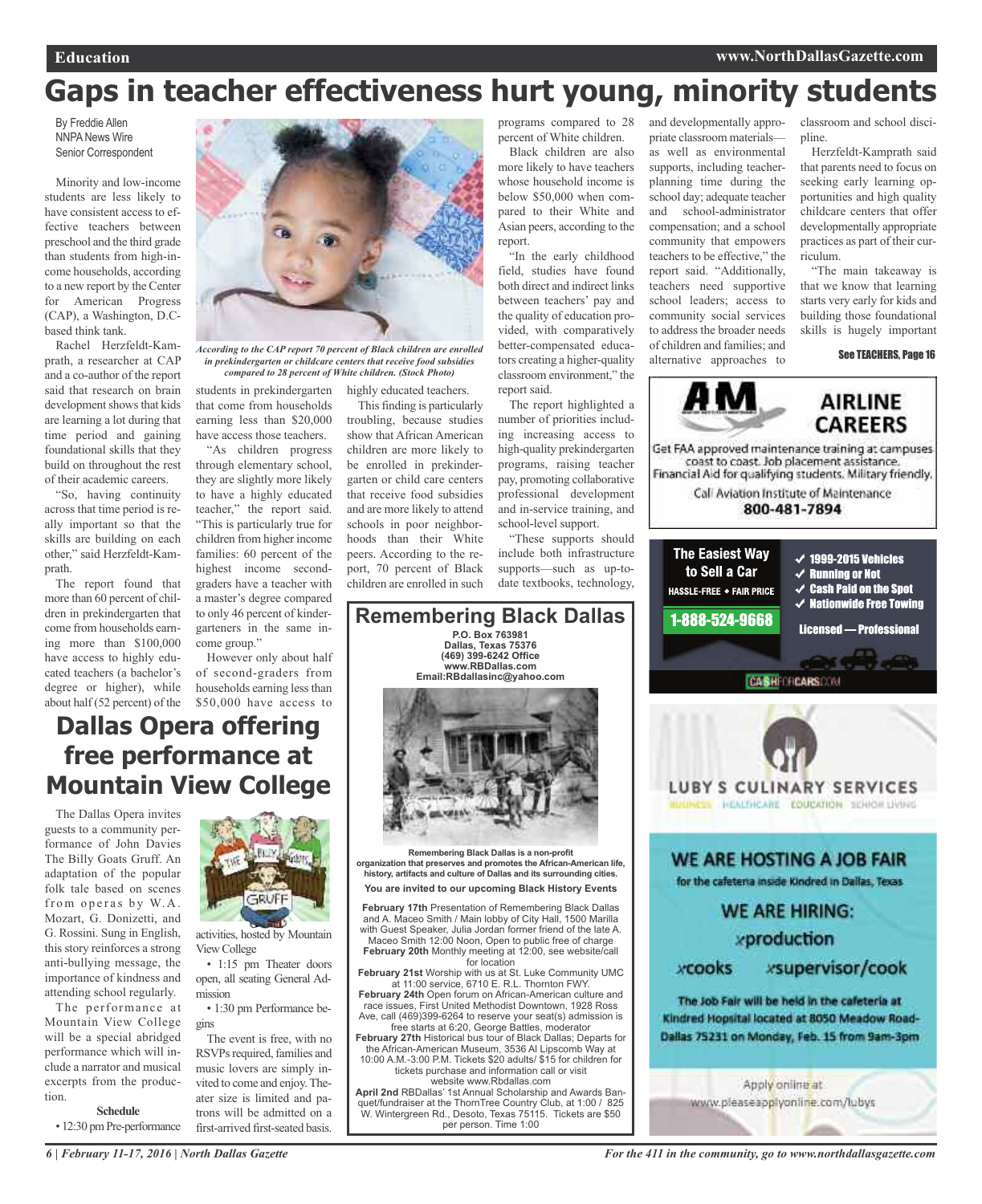## **TEDxPlano Tickets released for sale**  $\vert$  **FUNDS,** continued from Page 1

2016 are now available for sale. The theme is FWD: Thinking. Tickets are \$75 or \$50 for students. It will be held at the Courtyard Theater in Historic downtown Plano.

Now in its third year, TEDxPlano 2016 is dedi-and beyond. From these,

vision and possibility, inspiring and motivating the next great thinkers in North Texas.

More than 50 applications were submitted from speakers and performers throughout North Texas

**Irving ISD staff and teachers have donated**

Tickets to TEDxPlano cated to ideas which drive eight speakers have been selected to share their ideas worth spreading.

In addition to a diverse agenda of topics and speakers, TEDxPlano provides interactive, fun and creative opportunities throughout the event for attendees.

• Insurance proceeds • Mineral interest or royalty payments • Court deposits, trust

funds, escrow accounts All businesses entities as well as government institutions are required by state law to report any funds or property when the rightful owner fails to claim it.

However, until recently these businesses were not required to provide the owner's details for properties under \$50. So for example, in 2014 the Comptroller's office received \$9.5 million reported as aggregate properties that could not be published, claimed, or returned to rightful owners because the property was reported without the owner's information. This restricted the ability of citizens' ability to claim ownership of their property.

It is not only the duty and responsibility of the State to make any and all public

information easily assessable to consumers but also act in good faith. By removing funds under \$25 from its website the State Comptroller's Office is pur-

posely engaging in trickery and disenfranchising a large portion of Texans. As it happens, one in four Texans has money being held by the State Comptroller's Office waiting to be claimed.



inquiries1909@gmail.com

#### **more than \$2.4 million for scholarships** Every year, Irving ISD teachers and staff donate for a great cause – to support student enrichment

and staff development. Over the years, \$2.4 million has been raised through the Irving Schools Foundation Payroll Deduction Campaign when employees sign up to have a portion of their paycheck donated.

"Since 1992, the Irving Schools Foundation has received generous support *ISD employees committed more than* \$193,342 *to support the* 

*duction Campaign. Pictured are Kay Branch, Bowie Middle School counselor and ISF board member; Crystal Scanio, ISF executive director; Randy Randle, Irving ISD school board president; Jennifer Anderson, Bowie Middle School principal; Jennifer McKee,*

*MacArthur High School principal.*



*Kinkeade Early Childhood School principal; O.T. Thomas, MacArthur High School associate principal; Dr. Jose L. Parra, Irving ISD Superintendent of Schools; and Dan Cummings,*

See ISF, Page 9



# Make home repairs without breaking your budget.

## Borrow as little as \$500 for repairs or improvements.

#### Unsecured Home Improvement Loan

- · Not tied to home value or equity
- · Funds immediately available
- · Competitive fixed rate-better than most credit cards
- · No closing costs

#### Ready to get started?

Call 972.578.5000 800.578.9009 Hablamos Español - 972.801.5858



Subject to the team and Payment Example \$5,000 for 60 months at 4,21% AUD Showell Percentage Rote: = 192.24 monthly provincial and interest payment. Along progress meer and workbloos an inhights sharpe without redse. To harmour four than \$2500 the property must be than out his forest an industry theme.<br>In harmour closure must be harmon 80% of FPMC formly median income for the mean po a matrico tecno o high winerty country ELENDER WWW.FDIC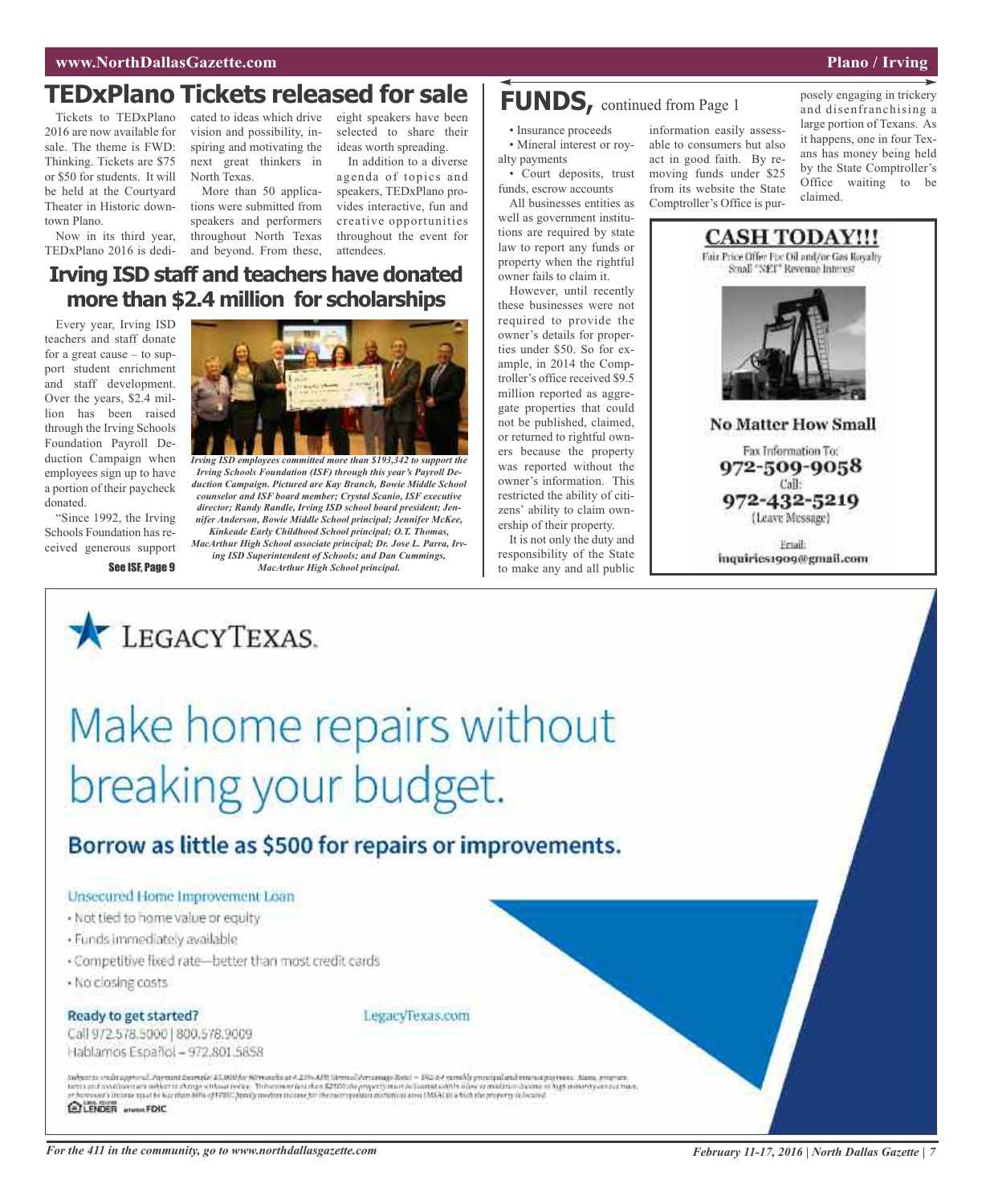## **2016 African-American Read-In pushes literacy**

Reading is the gateway to most other forms of knowledge. For many students, however, learning to read and enjoy books does not come easily. Learning differences, inadequate exposure to books and reading instruction, language barriers and lack of confidence in their ability can all be reasons why some children struggle with reading mastery. The level of family literacy and the amount of attention paid to books and reading in the home can also impact when and how well students learn to read.

The annual African-American Read-In, set for 11 a.m., Sat., Feb. 20, is one effort focused on countering these roadblocks to reading. The free, family-friendly event will be held at Cornerstone Baptist Church, 1819 MLK Jr. Blvd. Free bus transportation is available from all south Dallas schools.

Dallas ISD Trustee Bernadette Nutall, the dis-



*Dallas ISD's annual African-American Read-In is set for 11 a.m., Sat., Feb. 20, and is an effort focused on countering various reading roadblocks. Photo Courtesy: Dallas ISD*

trict's African-American Success Initiative and Cornerstone Community Development Corporation are joining forces to attract students and families to the Read-In for a day of fun and learning. The celebration will feature music, dance performances, speakers, storytelling, book giveaways and snacks – all in the service of promoting books and reading.

"We want to instill in students a love for reading and help families build personal libraries to support reading at home," said Trustee Nu-

The Black Academy of Arts and Lehas.<br>Season 39

tall who represents 30 district schools. "The Read-in is designed to create excitement in young readers in hopes they will become lifelong readers."

Cornerstone Community Development Corporation has served as a Read-In sponsor for five years. Pastor Chris Simmons says the event is a perfect fit for the church's outreach programs, which are all focused on improving life options for students and families. "We promote reading in the African-American community because reading

is so critical to every aspect of daily life," said Simmons.

"Reading has a way of opening doors and opportunities that would otherwise be closed to individuals. In our community, the better the reader, the better the chance of long-term success in life."

Jamila Thomas, coordinator of Dallas ISD's African-American Success Initiative wants to be sure parents get the message that children who read more are virtually guaranteed to earn better grades, improve academically and ultimately have access to better careers. "This celebration is just one means of sparking families' interest in reading, not just as a classroom exercise but as a lifeline to greater life opportunities," she said.

## **Irving Arts hosting African American history program and reception**

Residents and friends are invited by the Irving Black Arts Council and the City of Irving for their annual African-American History Month family program. This year's program will highlight<sup>.</sup>

"A Conversation with Robert Haynes", Curator of the Interurban Railway Museum in Plano;

Special Guest Tuskegee Airman Homer Hogues; and the 2016 U.S.P.S. Heritage Stamp Honoree Richard Allen Unveiling by Irving Postmaster Rodney Malone.

The program is Sunday, Feb. 21 at 4 p.m. at the Irving Arts Center - Dupree Theater located at 3333 N. MacArthur Blvd., in Irving.



NORTH DALLAS BANK

#### **MORTGAGE SOLUTIONS FROM** YOUR NEIGHBORHOOD BANK

- Refinance - Purchase - New Construction · Jumbo · First-Time Buyer HomeStart Program - Mortgage Assistance Program -**Dallas MAP Official Partner** 

DONALD ASHLEY NML5# 590443 d: 972.716.7379 | donald.ashley@ndbt.com

> ACCESS OUR SECURE APPLICATION: https://www.ndbt.com/mortgage.php



**MUSE TROUBLE MAN** FRI, FEB 19+SAT, 20 // 9:00 PM<br>CLARENCE MUSE CAFÉ THEATRE // \$20 **Physical Address:** 1309 Canton Street Dallas, Tx 75201 **FEATURING CHICO DEBARGE** DIRECTED BY CURTIS KING HOSTED BY TBAAL BOARD MEMBER

lony of Arts and Letters, his 2015 2016 20th Season programs are supported in part by the City of Dallas - Office of<br>- Bioenforty Philambrowy, Contemplate, The Dallas Workly, Cowntown Business News, Evans Engraving, CBS-11

*For the 411 in the community, go to www.northdallasgazette.com*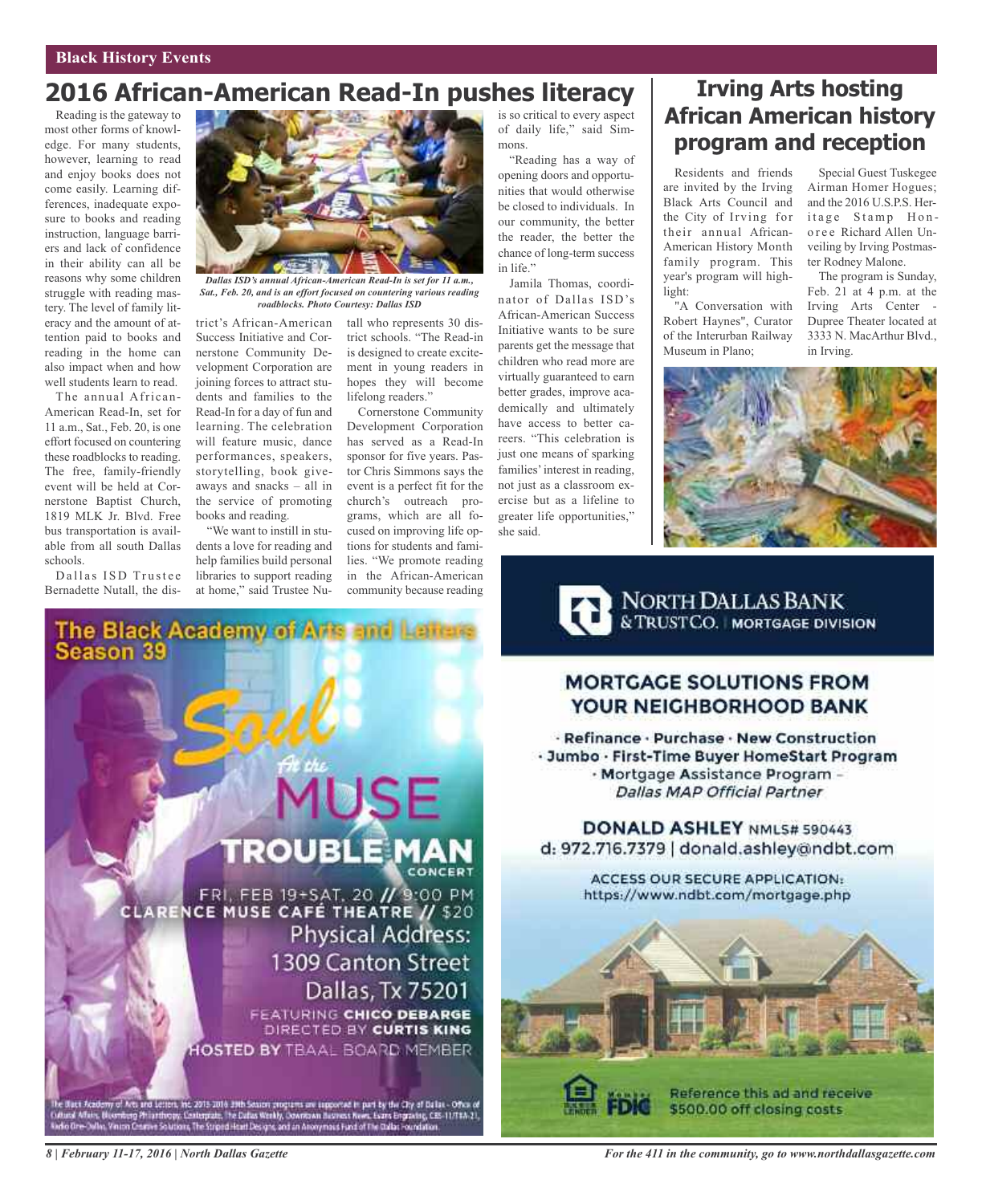## **CFBISD hosting first African American Read In**

The Carrollton-Farmers Branch English Language Arts/Reading Department are celebrating literacy and Black History Month by attending at their first African American Readin.

You and your students are invited to come and read a poem, a short story, an excerpt of a selection, a dramatic rendition written by an African American, or you can come and listen Monday, Feb. 22 with eleto others read and share.

Read-in is built on an ambitious yet confident premise that a school and community reading event can be an effective way to promote diversity in children's literature, to en-

courage young people to read, and to shine a spotlight on African American authors.

The event will include schools, churches, libraries, bookstores, community and professional organizations, and interested citizens in reading the diverse literature of African American authors.

The African American listen from 5:45-6:30 p.m. The African American Read-in is scheduled for mentary students read and

Middle and high school students will read and listen from 6:45-7:30 p.m. It is being held at The Texas Room, Education Services Division Complex at 1820 Pearl Street in Carrollton.

## **Dallas just not that into Valentines?**

With Valentine's Day just around the corner andAmerica's sweethearts planning to spend an average of \$146.84 to a record total of \$19.7 billion collectively on the occasion, the personal finance website WalletHub conducted an in-depth analysis of 2016's Best and Worst Cities for Valentine's Day.

To find out which cities are

## **ISF,** continued from Page <sup>7</sup>

from our Irving ISD employees to help us fund scholarships for our students and classroom grants for innovative projects," says Irving Schools Foundation Executive Director Crystal Scanio. "We are so humbled by the fact that our staff is willing to put their own money into helping our students, and we feel that this show of support truly

the most romantic going easy on couples' wallets, WalletHub's number crunchers compared the 100 most populated cities across 15 key metrics, ranging from restaurant-meal costs to number of attractions to number of florists per capita.

Celebrating the Day of Hearts in Dallas: 51st – Average Price per

demonstrates that our staff is committed to student suc-

cess." This year Irving ISD employees raised more than \$193,342 and had 66 percent participation districtwide. The top fund-raising schools per campus level and the amounts they raised were as follows:

• Bowie Middle School, \$27,063

Valentine's Day Party Ticket\* 57th – Restaurant-Meal

Costs (Three-Course Meal for Two)\* 37th – Number of Restau-

rants per Capita 22nd – Number of Attrac-

tions 69th – Average Price per Movie Ticket\*

21st – Number of Jewelry

• MacArthur High School, \$26,958

• Good Elementary School, \$9,233

• Kinkeade Early Childhood School, \$2,268

"We give because we believe in supporting our students and remembering those who have left a mark on our school," says Kay Branch, counselor at Bowie Middle School. Faculty and staff at Bowie Middle School have, over the past

Stores per Capita 43rd – Number of Florists per Capita

67th – Average Wine Price\*

60th – Number of Specialty Stores per Capita

96th – Weather Forecast for Valentine's Day

*\*Cost data adjusted by the median household income of the city.*

10 years, established Irving Schools Foundation scholarships in memory of students or teachers and to honor cancer survivors. In the past three years, school staff has endowed three of their own scholarships raising more than \$60,000 to sustain the scholarships for many years.

Scholarships will be awarded on Tuesday, April 26 at the Irving Convention Center.

## **Monday, February 22, 2016 Elementary students read and listen from 5:45-6:30 p.m. Middle and high school students read and listen from 6:45-7:30 p.m. The Texas Room Education Services Division Complex 1820 Pearl Street Carrollton, TX 75006**

**African American Read-in** Celebrating over 25 years of encouraging diversity in literature

Please join the Carrollton-Farmers Branch English Language Arts/Reading Department in celebrating literacy and Black History Month by attending our first African American Read-in. You and your students are invited to come and read a poem, a short story, an excerpt of a selection, a dramatic rendition written by an African American, or you can come and listen to others read and share.

The African American Read-in is built on an ambitious yet confident premise that a school and community reading event can be an effective way to promote diversity in children's literature, to encourage young people to read, and to shine a spotlight on African American authors.

We look forward to seeing you at this historical event as we join schools, churches, libraries, bookstores, community and professional organizations, and interested citizens in reading the diverse literature of African American authors.

**For additional information and/or ideas about selections, please contact one of the following persons: Dr. Shirley Wright: wrights@cfbisd.edu Erica Ysbrand: ysbrande@cfbisd.edu Susan Kelly: kellys@cfbisd.edu**

> *NDGEntertainmentTicketGiveaway!!!VisitusonFacebooktowinticketsto* DCT's-AYearWithFrog&Toad&DownFor#TheCount@BishopArtsTheatreCenter

**Enter to Win!**

**Ticket Giveaway**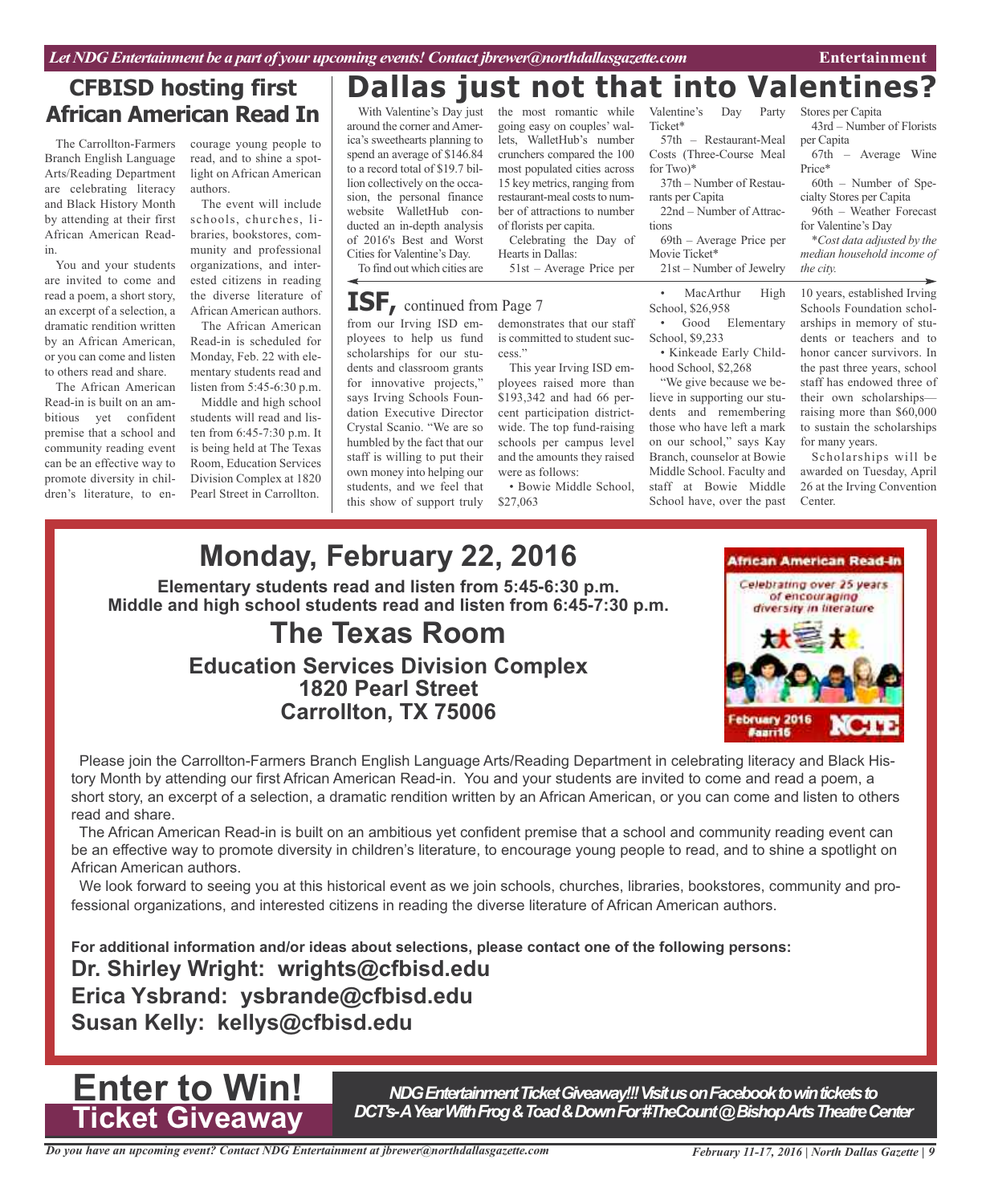Entertainment Too! *Let NDG Entertainment be a part of your upcoming events! Contact jbrewer@northdallasgazette.com* 

## **NDG's VALENTINES CELEBRATION IDEAS!**



Valentine breakfast in bed, but they might prefer the delicious **Buttermilk Pancakes or Apple Pancake at The Original Pancake House**. The newest location is in Irving at 635 & MacArthur.



based chocolatier, **Compartes**, is offering a **chocolate truffle infused with the luxurious Reserva de la Familia**, the extra añejo tequila reserve of the Jose Cuervo family. Sounds like a treat for a Texas Valentine.



Celebrate spring with the **lovely colors from SpaRitual**, choosing from the light pink crème (Vibration), a pink crème (Pink Prediction), poppy red crème (Poppy), a brick red crème (Hunk of Burnin' Love), a red crème (Hot Blooded) and a duo chrome glitter (Artisan). *www.sparitual.com*



**Kate Weiser Chocolate** at Trinity Groves is offering **Valentine French Macaroon flavors** such as Red Wine,

Passion Fruit, Jasmine Milk Chocolate, Whiskey, Salted Caramel & Dark Chocolate Raspberry.

**Keep your eyes posted on NorthDallasGazette.com for full reviews and more Valentine's Day ideas!**



For dinner, take your special sweetheart to the hot new restaurant **Julia Pearl** which has too many wonderful things to mention, but the **gumbo, crab cake or the catfish on a bed of creamy mashed potatoes** are just a few ideas. Of course they have red velvet cake! Located at 2301 N Central Expy #195 in Plano.



**INJURED IN AN ACCIDENT?** 

Let Us Get You The Help & Money You Deserve

Auto Accidents 18 Wheeler Wrecks Slip & Fall



We Also Handle Criminal Defense & Wills and Probate

Gina Smith & Associators 2141749-0040





Free Parsonal Injury **Consultation** 

> *NDG Entertainment Ticket Giveaway!!! Visit us on Facebook to win tickets to the Casino Party Bus & Soul At the Muse-Chico DeBarge*

*10 | February 11-17, 2016 | North Dallas Gazette*

*Do you have an upcoming event? Contact NDG Entertainment at jbrewer@northdallasgazette.com*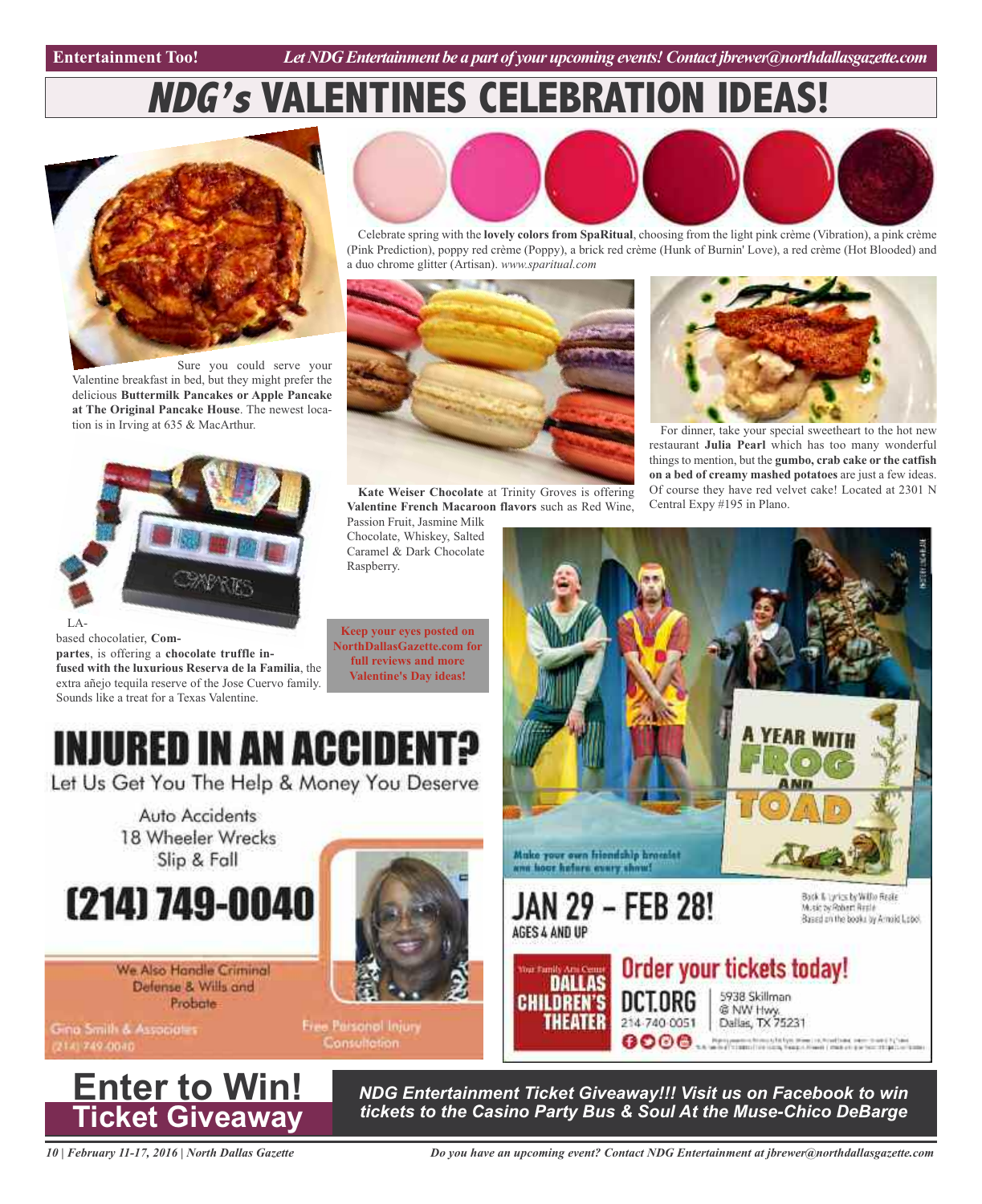#### **Market Place**

## **Three reasons why you should start your own business**

#### By Aaron Zwas

It's nearly bedtime, but you find yourself sitting at your laptop finishing a report the boss expects in the morning.

Your daughter's soccer game starts in five minutes, but you're a 30-minute commute away.

More and more, the modern work world infringes on home life as professionals try to balance their career needs against personal time, and end up feeling dissatisfied, frustrated and exhausted.

"In our modern culture, we are time poor, with too much focus on work and not nearly enough time for life," says Aaron Zwas, an independent consultant and author of "Transition to Independence" (www.t2iplan.com).

That's all the more reason to take the reigns of your career, becoming your own boss and adding flexibility to your work-life balance, he says. It all adds up to a new level of freedom to pursue the things that matter to you most.

Zwas knows from experience. He once worked as a technical writer for a computer-software company, but a series of events led him to make the break from his corporate job and venture out as an independent consultant. That allowed him to set his own schedule and work from home, all the while increas-



ing hisincome by an average of 25 percent a year.

Plenty of people can benefit from working independently, though for reasons as varied as their circumstances, he says. They include the 20-something college graduate; the mother or father with young children who wants more flexibility; a stay-at-home mom returning to the workforce; or a middle manager recently laid off in the company's latest down-sizing move, just to name a few.

Zwas offers three reasons why going independent could be a good career move in 2016:

Career stability isn't what it once was. Macro-economic trends are changing how we work and those changes are coming quickly, Zwas says. Those trends include both blue-collar and white-collar jobs moving overseas; higher value being placed on ideas, giving those who can articulate their expertise in a consulting capacity an advantage; and employers trying to minimize their costs by shifting from fulltime employees to a mix of independents. "They want to hire you only when they need you, just like you are a utility like water or electricity," Zwas says.

Commuting can become a thing of the past. The average American spends about 50 minutes a day commuting to and from work, according to the U.S. Census Bureau's American Community Survey. Beyond the usual stress of being in traffic, that's time lost from the day that could be devoted to family, leisure activities or whatever you choose, Zwas says. "That's nearly an hour a day spent commuting," he says. "What could you do with that extra hour if you had it back? Over the course of a year, that commute time becomes significant."

The timing has never been better. At no time in history has the barrier to entry for a new business been lower,

Zwas says. For example, he money in the six-figure doesn't need a physical store, inventory or employees. He says his annual costs of running a consultancy from his home range from \$2,000 to \$5,000 annually, and the only time it reaches the high end of that range is when he buys a new laptop every three years or creates a new website every five.

Technology also makes it easier for an individual to accomplish what once required a small team, he says. And if there's something you can't do, there are plenty of specialists – such as web designers, social-media experts, researchers and others – available at reasonable perhour rates.

There's money to be made by going the independent route – sometimes very good

**Drivers: CDL-A** Owner Op's. Earn great money. Round trip Dedicated Lanes Texas to Tennessee. Home 2- Days a week. **855-971-8526**

range – but that's not the primary reason to make the transition, he says.

"This is not about making \$1 million," Zwas says. "This is about improving your quality of life. It's about pursuing your passions, whatever they might be, while still being able to pay the rent."

*Aaron Zwas, the author of "Transition to Independ-*

*ence" (www.t2iplan.com), is a consulting journeyman with 15 years of independent experience as a strategic technology advisor. His T2I Plan (for "Transition to Independence") provides a step-by-step plan that helps people move from traditional employment to a career as an independent consultant while minimizing the risks associated with career changes.*

TISEO PAVING COMPANY 419 E. Hwy. 80, Mesquite, TX 75150 Tel: (972) 289-0723 Fax (972) 216-5637 www.tiseopaving.com

Performing Concrete Street Paving in the Metroplex Area We Accept Subcontracting Bids For All Public Works Projects in the Dallas Area. We Are Accepting Applications for Concrete Mixer Drivers and Heavy Equipment Mechanics

**Equal Opportunity Employer** 

-auto transmission

-a/c blows cold

-tires (like new)

## **Cash or Terms**



-registered & inspected

-reliable transportation



## **2001 Honda for sale \$2500.00 (cash or terms)**

Will finance for stable person with consistent work history. Call 972-432-5219 (if no answer leave message-will get back to you).





*For the 411 in the community, go to www.northdallasgazette.com*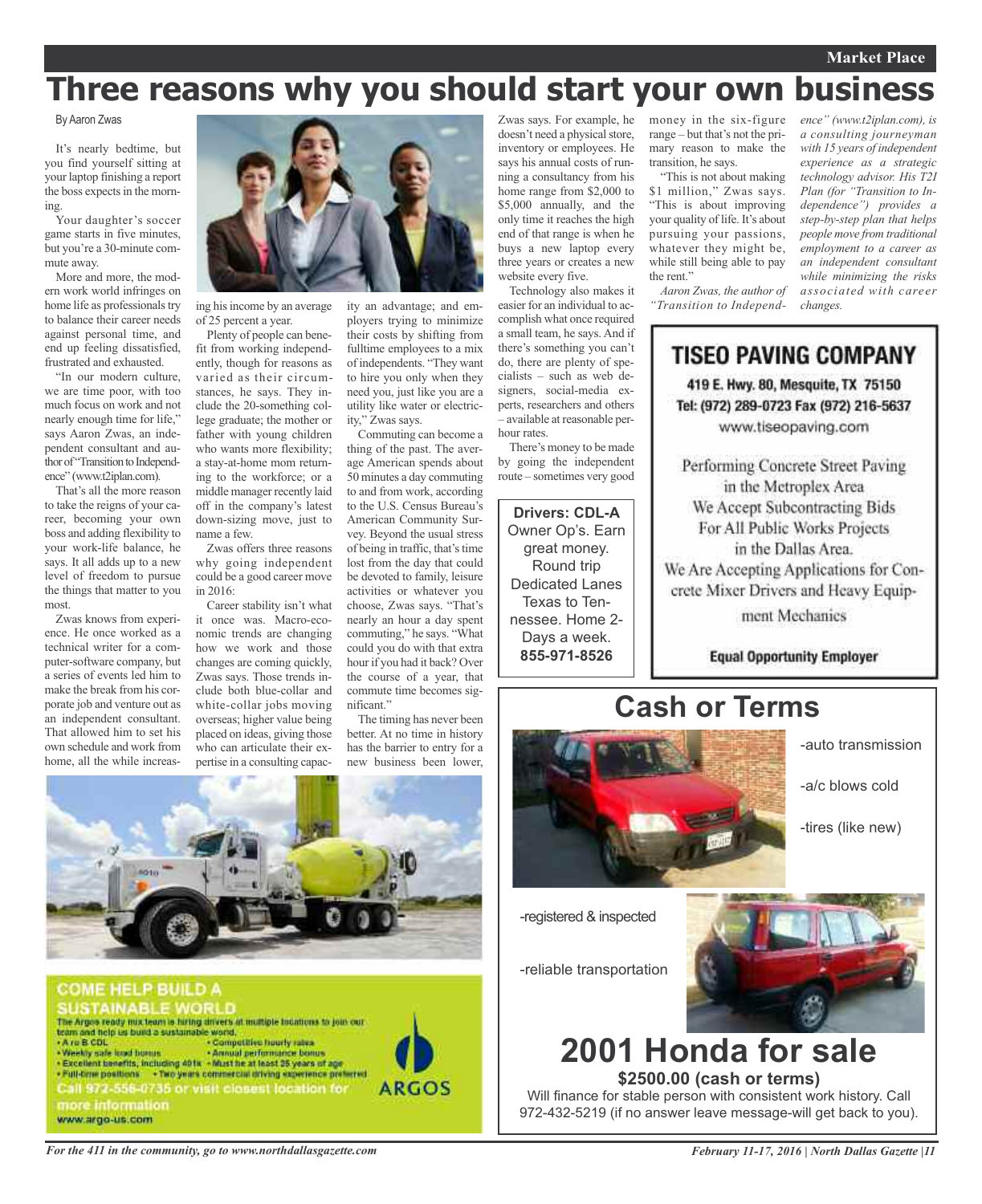## **Five places to never use debit or credit cards**

By Shaun Murphy CEO Private Giant

According to Consumer-Credit.com, 80 percent of consumers use their debit cards for everyday purchases like gas, meals and groceries instead of cash. While a card is more convenient to simply swipe through a machine versus counting out change and worrying if you have enough cash on hand to make a purchase, it is not always the safest way to pay. Cash cannot be traced to a bank account or to other personal financial information like a bank or credit card can.

Privacy and security expert Shaun Murphy, founder of Private Giant, has identified five places consumers should never use their bank or credit card in order to help prevent their identity from



being stolen and to protect their personal information.

Here are the places you should think twice before swiping or entering those priceless digits:

**Online shopping sites that are not secure.** Before you enter your credit or bank card information, look for the lock icon without any overlays. While you are checking

out, you should see this icon in your web browser:

**Bad Websites.** Some sites, Amazon included, will not show you a lock icon until you login to your account or begin the check out process. This means anyone can see what you are shopping for while you are browsing.

**Hidden / out of view**

See CREDIT, Page 13



#### **Same Day Move-In • GREAT Location!! (Dallas)**

STOP PAYING SO MANY FEES! Our rent is FULL SERVICE. We pay for utilities – electricity, heating, air conditioning, and janitorial services … it's all included! No "Plus-E"– No "CAM."NO PERSONAL OR BUSINESS FINANCIAL HISTORY REQUIRED! GREAT DEALS ON ONE-ROOM SUITES! --- STOP PAYING TOO MUCH RENT! (Just North of Downtown Dallas)

• Surveillance Camera • No Application or Application Fees • Five-Page lease - Short & Simple • Extremely Competitive Rates • Same-Day Move-In • Flexible Lease Terms • On-site Management, Maintenance, Leasing and Space Planning • Ample, Convenient Parking • No Credit Check • Beautiful Glass & architecturally unique Building! **Rent Starting at \$199 per month (9.99/sq.ft.)**

Office / Medical Space 1327 Empire Central (@ I-35 Stemmons Freeway) Dallas, TX 75247 (972) 432-5219

## CADNET/NORTH DALLAS GAZETTE **National and Local Classified Advertising Network**

To advertise call 972-509-9049 Email (ad for quote) opportunity@northdallasgazette.com

#### **Adoption**

PREGNANT? -Adoption is a loving choice for Unplanned Pregnancy. Call Andrea 866- 236-7638 (24/7) for adoption information/profile; view loving couples at w w w. A N A a d o p tions.com. Financial Assistance Available.

Autos Wanted A-1 DONATE YOUR

CANCER! Help United Breast Foundation education, DEDUCTION 855- 403-0213

Health & Fitness VIAGRA 100MG and CIALIS 20mg!

CAR FOR BREAST 100% guaranteed. LiveLinks. Try it WANTED!! Gib-CALL NOW! 1-866- FREE. Call NOW: 1- 312-6061

prevention, & sup-VIAGRA 100mg, AVIATION Grads Toll Free 1-866-433 port programs. CIALIS 20mg. 50 F A S T F R E E tabs \$90 includes Boeing, Delta and PICKUP - 24 HR FREE SHIPPING. 1- RESPONSE - TAX 888-836-0780 or www.metromeds.online

#### **Miscellaneous**

50 Pills \$99.00 Chat. Meet singles FREE Shipping! right now! Call ‼OLD GUITARS Today! Make a Connection. Real People, Flirty

888-909-9905 18+.

work with JetBlue, 8277 others- start here Lower Your TV, Inwith hands on train-ternet & Phone Bill!!! ing for FAA certification. Financial aid if from \$15/mo - qualiqualified. Call Aviation Institute of Main- ited Time Offer. tenance 866-453- 6204

son,Martin,Fender,G retsch. 1930-1980. Top Dollar paid!! Call

Get Fast Internet fying service. Lim-Plus, get a FREE \$300 Gift Card. Call 8 5 5 - 4 0 7 - 0 7 9 6

*ADVERTISE to 10 M i l l i o n H o m e s across the USA! Place your ad in over 140 community newspapers, with circulation totaling over 10 million homes. Contact Independent Free Papers of America IFPA at danielleburnett-ifpa@live.com or visit our website cadnetads.com for more information.*

Reader Advisory: the National Trade Association we belong to has purchased the following classifieds. Determining the value of their service or product is advised by this publication. In order to avoid misunderstandings, s vertisers do not offer employment but rather supply the readers with manuals, directories and other materials designed to help their clients establish mail order selling and other businesses at home. Under NO circumstance send any money in advance or give the client your checking, license ID, or credit card numbers. Also beware of ads that claim to guarantee loans regardless of credit and note that if a credit repair company does business o phone it is illegal to request any money before delivering its service. All funds are based in US dollars. 800 numbers may or may not reach Canada.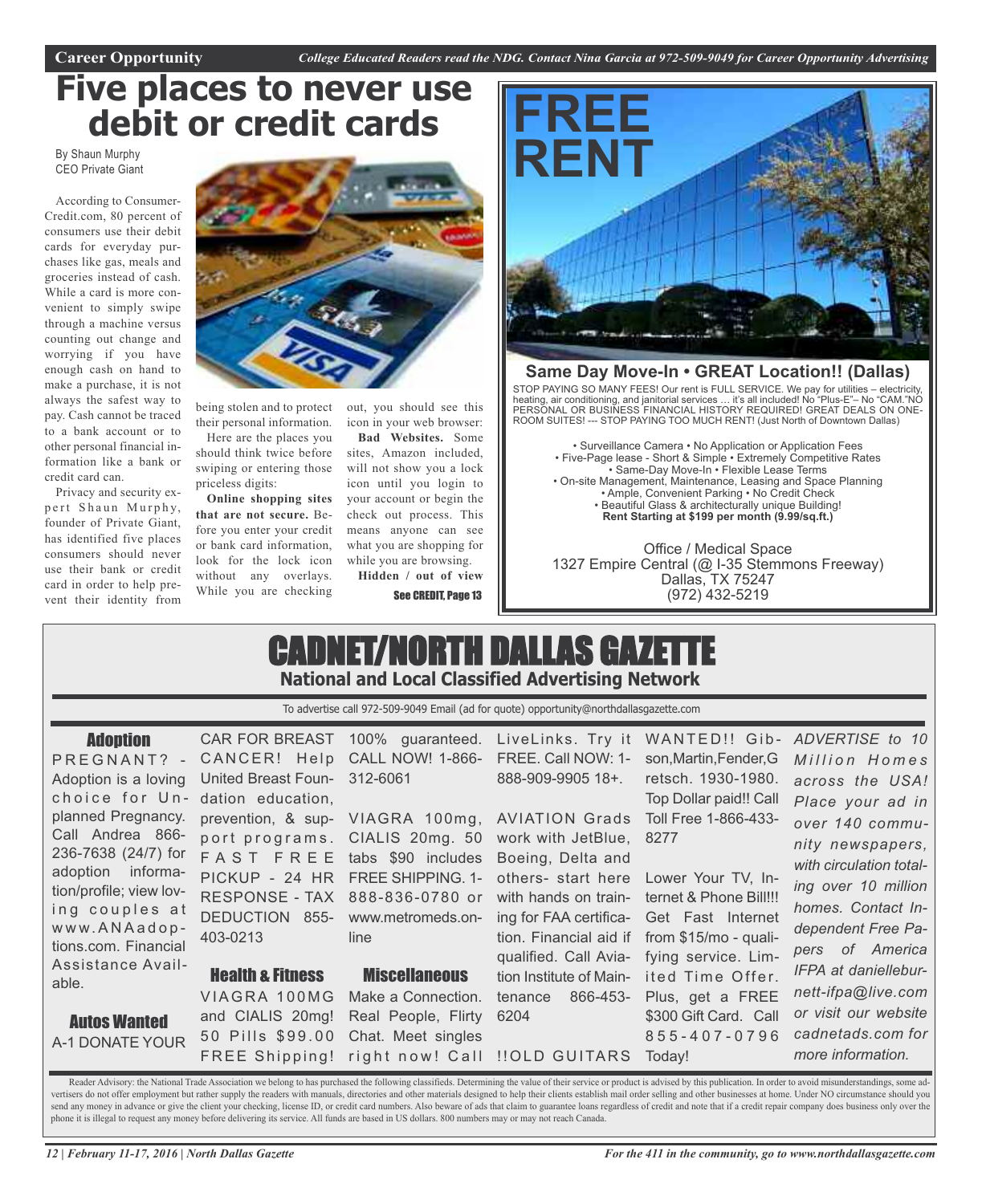#### *On a quest for qualified candidates? Contact Nina Garcia at 972-509-9049* **Career Opportunity**

## **Airbus Helicopters partners with Mountain View College for \$498,540 job-training grant**

Airbus Helicopters, Inc. has partnered with Mountain View College to provide job training for 308 new and incumbent workers using a \$498,540 Skills Development Fund grant from the Texas Workforce Commission (TWC). The grant will benefit workers in the Workforce Solutions

Greater Dallas area.

This grant will be used to provide customized training to 308 new and incumbent workers for industry-related topics with focused instruction on business and warehouse logistics management, FAA regulations for avionics, hazardous material transportation and fork-

lift operations. Trainees will include mechanical and industrial engineers, customer service representatives, production planning clerks, stock and shipping clerks, and aircraft mechanics. Upon completion of training, the workers will receive an average wage of \$28.78.

**mation outside of the n o r m a l a p p s t o r e .** Chances are this is not a legit application, especially if it is threatening you (you have a virus, please deposit \$10… or I've encrypted all of your files and I'll unlock them

**Services that claim to be free or a free trial but still need you to input a credit card before you can start using it.** It is almost guaranteed that service is either going to scam you or sign you up for

for a price.)

TWC Chairman Andres Alcantar will present a check to representatives from Mountain View College and partnering business at a 1 p.m. ceremony to be held in Room 149 of the economic workforce building at 4849 W. Illinois Ave. in Dallas.

some paid service that will be impossible to cancel. Now, if you are wonder-

ing how exactly you are supposed to pay for the services you need in situations like those listed above there are a few options. One of the easiest is to use your bank or credit card to buy one-time use/reloadable cards that do not have ties to your personal information. Just make sure when you are checking out at the store that you go to a clerk, not a self-checkout lane.

and support of many "mainstream" African Americans. Stephanie and Hillary had "heart" with each other. As a woman, Hillary can't out shout Bernie without appearing shrill. She can't out-snide him without appearing b\*tchy. But she can out heart him if she channels Stephanie's energy. Stephanie Tubbs Jones was

in it to win it.

*nemalveaux.com.*

*Julianne Malveaux is an author, economist and Founder of Economic Education. Her latest book "Are We Better Off? Race, Obama and Public Policy" is available for preo rd e r a t www. j u l i a n -*

**terminals.** A hidden terminal could be as simple as the gas pump furthest away from the center or an unattended station for automatic checkouts at the grocery store. These are sweet targets for credit card skimming devices that can sit there for months without anyone noticing.

**Cell phone charging stations.** While it may sound convenient to swipe your card to charge your

phone for free when the battery is nearly dead, but you should think again. Despite being ripe for credit card skimming or nefarious credit card information storage, these devices can also dump the information from your cell phone while charging! This attack method even has a cool name: Juice Jacking! **CREDIT,** continued from Page <sup>12</sup>

> **Apps (desktop or mobile) that ask you for your credit card infor-**

## **HEART,** continued from Page <sup>3</sup>

to her clear self-evident gender. But I also cringe when the gender-bashers seem incapable of interpreting her words and her work fairly.

That's not why I'll vote for Hillary, though. I'll vote for her because she is a center-left modera te (Bernie Sanders is not in charge of who gets to be a progressive, and I really don't care as much about labels as about outcomes) who will pragmatically work toward social and economic justice. She isn't perfect and may, indeed, be fundamentally flawed (as most politicians are), but she has been a consistent advocate for the least and the left out – for children and for elders. Is she weak on Wall Street reform? Absolutely. But as Bernie Sanders pushes her, she gets stronger.

A year ago, many predicted this race as a dynastic smack down, with Jeb

Bush and Hillary Clinton winning primaries toe-totoe. Who would have thought that an unhinged demagogue, Donald Trump, would suck much of the air out of the Republican space, leaving babbling bumblers to confuse adhominum ignorance with issues? The collective performance of the Republican team could not equal that of either Sanders or Clinton, but those R's keep slogging on. To what end? Do we really want a President who will trash talk Putin, Mexico and the United Nations? Do we want sons of immigrants who so vilely disrespect their ancestors that they'd offer punitive possibilities for citizenship?

I'm not really torn between my head and my heart. I'm simply enjoying the excitement of Bernie Sanders, and the way he has galvanized young people, especially, to become

politically engaged. I am hoping that his commitment to the process is such that he will encourage his supporters to remain involved, even after Hillary wins the Democratic nomination. And I'm sad that a woman who might knock it out of the park can also be kicked to the curb if this campaign becomes corrosive.

Congressman Stephanie Tubbs Jones was a sorority sister (Delta Sigma Theta Sorority, of course), and a fierce legislator. She stuck by Hillary Clinton in 2008 even after then-Senator Barack Obama entered the Presidential race and earned the endorsement



**Statewide African American Press\Association is seeking a statewide sales representative.**

The Texas Publishers Association is seeking a statewide sales representative to

represent the overall sales objective for the organization. Individual must have a proven sales track record with local and regional sales strategies.

Also the individual must be:

- A self-starter
- Have excellent written and verbal communication skills
- A visionary
- Professional

• Have excellent organizational skills Previous advertising agency and direct sales experience a plus. Position is commission based.

Serious inquiries only. **Please email resume to inquiries1909@gmail.com or leave a message for the position at 972-432-5219.**



**972-205-2415**

DO YOU WANT AN EXCITING

**Attention Suppliers of Goods, Services and Construction Review Competitive Opportunities at www.bidsync.com www.garlandpurchasing.com**

**GARLAND** 

AND REWARDING CAREER? PURSUE A CAREER AS A

POLICE OFFICER OR FIREFIGHTER!

- Competitive wages
- Array of benefits
- · Education incentive pay
- . . . . and more

SIGN UP TO TAKE THE CITY OF IRVING'S NEXT CIVIL SERVICE ENTRANCE EXAM. CALL (972) 721-2696 TO REGISTER.

The City of Irving does not discriminate on the basis of race, sex, religion, age, or disability in employment or the provision of services. www.cityofirving.org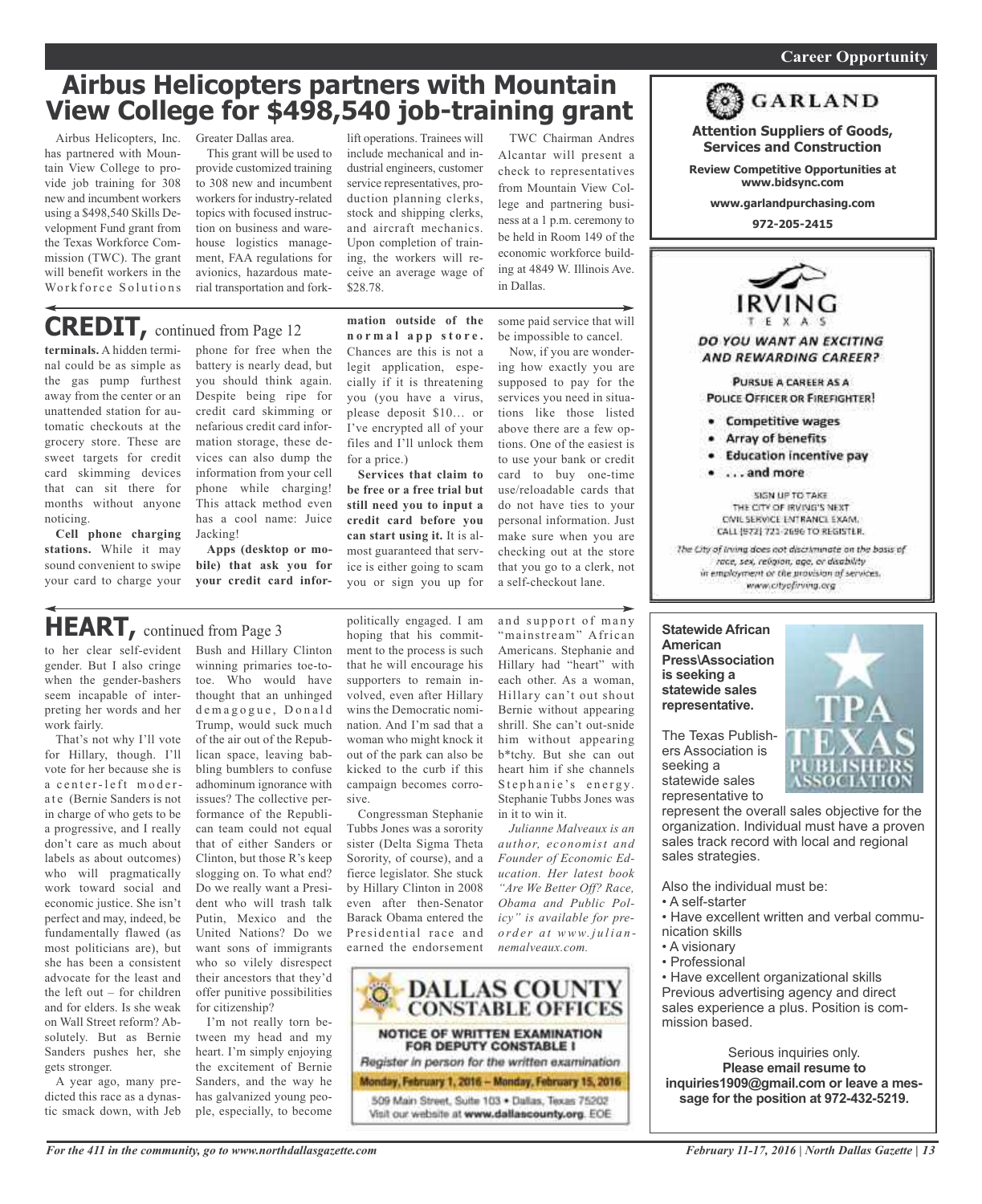#### **BETHEL BIBLE FELLOWSHIP, CARROLLTON (A PLACE TO BELONG)**

#### **February 14, 9:45 a.m.**

You're invited to our Sunday Morning "Prayer and Meditation" followed by Morning Worship Service at 10 a.m. See what God is doing through and with us; you will be blessed.

**February 14, 12 Noon** How do you impact others? Join us Sunday at noon in Bible Study; Senior Pastor Woodson, Pastor Brenda Patterson and others will teach a series on "Design for Discipleship, Book 1 through Book 7."

Learn how to introduce others to Christ and make Him known to them; to help others know and grow in God's word; to give others clarity and direction.

Learn ways to help others know and use God's Word to lead more people to Christ; and to encourage fellowship and build unity inside and outside the church. You don't want to miss this Bible Study Group.

**February 17, 7 p.m.** Join us in Wednesday's Prayer and Bible Study Class with Senior Pastor Dr. Woodson and/or Pastor Brenda Patterson teaching a series on "Design for Discipleship, Book 1 through Book 7." Spiritual maturity is God's desire for you. It's Time to Grow; Ephesians 4:12 & 13.

Dr. Terrance Woodson, Senior Pastor 1944 E. Hebron Parkway Carrollton, TX 75007 972-492-4300 www.bethelbiblefellowship.org

#### **CHRIST COMMUNITY CHURCH IN RICHARDSON**

 $\mathcal{L}_\text{max}$  and  $\mathcal{L}_\text{max}$  and  $\mathcal{L}_\text{max}$ 

**February 14, 8:45 a.m. and 11 a.m.** You're invited to our Morning Services as we worship, honor and praise God for His blessings.

**February 17,**

Join us at 12 Noon with Rev. Viveca Potter teaching on the Word of God; come back at 6:45 p.m. for Corporate Prayer and stay for Senior Pastor Autry at 7:30 p.m. teaching the Word of God. Our youth will come for Food and Fellowship at 7 p.m. followed by Bible Study at 7:30 p.m.

Dr. Terrence Autry, Senior Pastor 701 Centennial 972-991-0200 Richardson, TX 75081 www.Christcommunityrichardson.org

 $\overline{\phantom{a}}$  , and the set of the set of the set of the set of the set of the set of the set of the set of the set of the set of the set of the set of the set of the set of the set of the set of the set of the set of the s

#### **FELLOWSHIP CHRISTIAN CENTER CHURCH IN ALLEN "THE SHIP"**

**February 14, 8 a.m.** Join us as we praise and worship God in the Joycie Turner Fellowship Hall, 200 West Belmont Drive in Allen; followed by our Worship Services at Bolin Elementary School in Allen, Texas 75002 and bring someone with you; you will be blessed.

#### **February 17**

You're invited to our Wednesday's 12 Noon-Day Live, Prayer and Bible Study and/or our Wednesday Night Live, Prayer and Bible Study at 7 p.m. to learn more about God's Word at the Joycie Turner Fellowship Hall, 200 West Belmont Drive in Allen. Be encouraged by God's plan for your maturity and His glory; and most of all, be prepared to grow.

Dr. W. L. Stafford, Sr., Ed. D.

#### Senior Pastor

5705 Cheyenne Drive at Bolin Elementary School in Allen 75002 for Sunday Morning Worship and the Admin. Building Address is 200 W. Belmont Drive Allen, TX 75013 972-359-9956 www.theship3c.org

#### **INSPIRING BODY OF CHRIST CHURCH**

**February 14, 7:30 and/or 11:30 a.m.**

You're invited this Sunday as we praise, worship, honor and magnify God's Holy name.

**February 15, 7 p.m.** Join us in Monday School as we learn what God has to say to us.

Pastor Rickie Rush 7701 S Westmoreland Road Dallas, TX 75237 972-372-4262 www.Ibocchurch.org

#### **MT. OLIVE CHURCH OF PLANO (MOCOP)**

 $\mathcal{L}_\text{max}$  and  $\mathcal{L}_\text{max}$  and  $\mathcal{L}_\text{max}$ 

**February 14, 10 a.m.** Join us for Sunday Worship Service as we praise and worship God for His Honor and His glory. Call the church for details.

**February 17, 7 p.m.** You're invited to our Wednesday's Bible Study class; you will learn what God has to say to us. Come to be encouraged by God's plan for your spiritual growth and His glory.

Pastor Sam Fenceroy Senior Pastor and Pastor Gloria Fenceroy 300 Chisholm Place Plano, TX 75075 972-633-5511 www.mocop.org

#### **MT. PISGAH MISSIONARY BAPTIST CHURCH**

**New Year, New Location February 14, 10 a.m.** You're invited to join us in

our Worship Service at our new home, 1020 Sherman Street in Richardson, Texas. Call the church for details.

**February 15, 9 p.m.** Join us for our Intercessory Prayer Ministry and our Monday's Conference calls.

R. W. Townsend, Senior Pastor 11611 Webb Chapel Road Dallas, TX 75229 972-241-6151 www.dallasmtpisgah.org

 $\mathcal{L}$  , and the set of the set of the set of the set of the set of the set of the set of the set of the set of the set of the set of the set of the set of the set of the set of the set of the set of the set of the set

#### **NEW MOUNT ZION BAPTIST CHURCH**

**February 14** You're invited to join us for Early Morning Services at 7:30 a.m., followed by Sunday School at 9 a.m. and Morning Worship at 10:30 a.m.

**February 17, 7 p.m.** Join us for Sister-to-Sister meeting, call the church for details. We will resume on Monday, February 8.

**February 17, 7 p.m.** Join us in Wednesday's Bible Study class; you will learn what God has to say to us for our growth.

Dr. Tommy L. Brown Senior Pastor 9550 Shepherd Road Dallas, Texas 75243 214-341-6459 www.nmzb.org

**PROFESSIONAL ACHIEVERS COMMUNITY EXCELLENT (PACE)**

**February 21, 3 p.m.** PACE presents its 2016 African American Read-In at the Josey Ranch Lake Branch of the Carrollton Public Library. There will be readings and recitals from PACE members and local youth.

Free new and slightly used books will be given away to children in the audience. Books have been provided by PACE members, members of the public and a generous donation from Friends of the Library. Light refreshments will be served. Contact Tracey Richardson for book donations or information at pacemaster@pacedfw.org. or call 469-585-6844.

#### **SHILOH MBC IN PLANO (WHERE COMMUNITY BECOMES FAMILY)**

**February 14, 10 a.m.** Join us as we praise and worship God in our Morn-



900 Bellaire Blvd. Lewisville, TX 75067 972-221-5668 www.wbcchurch.org



#### An bonest leader with the courage to take on powerful interests and fight for justice

Bernie: A Lifetimo Leoder Bernie A Libring Louise<br>
Second to the contract of the second second second to the second second second to the<br>
second second second to the second second second second to the second second<br>
second second to the second seco

VOTE FOR BEINIE SANDERS MARCH 155,2016 **SOFT THE REVOLUTION:** BERKISSANDERSCOM Paid for and authorized by Barnie 2016 (Not the billionaines)

#### Burnie Will Flate For Un

- $\begin{array}{ll} \bullet & \text{for } \alpha \text{ is a linearly} \\ \bullet & \text{or } \text{for } \text{if } \text{for } \alpha \text{ is a linearly} \end{array}$
- ning A for Trust artists at an original contracting
- s stolute : lencyli reprezie<br>Instalatevenica i rechemically worl п
- 
- Зужданеритми добиеторативного **Triwthered path inconvenients**
- 

#### **Church Happenings www.NorthDallasGazette.com**

ing Worship Services. You will be blessed.

#### **February 17, 7 p.m.**

You're invited to our Wednesday's Bible Study to learn more about God's Word. Come and be encouraged by God's plan for your maturity and growth; it's all for His glory and His honor.

Dr. Isaiah Joshua, Jr. Senior Pastor 920 E. 14th Street Plano, TX 75074 972-423-6695 www.smbcplano.org

#### **WESTSIDE BAPTIST CHURCH, LEWISVILLE**

 $\overline{\phantom{a}}$  , and the set of the set of the set of the set of the set of the set of the set of the set of the set of the set of the set of the set of the set of the set of the set of the set of the set of the set of the s

#### **February 14 7:45 and 10:45 a.m.**

You're invited to join us for Sunday Morning Worship as we praise and worship God for His many bless-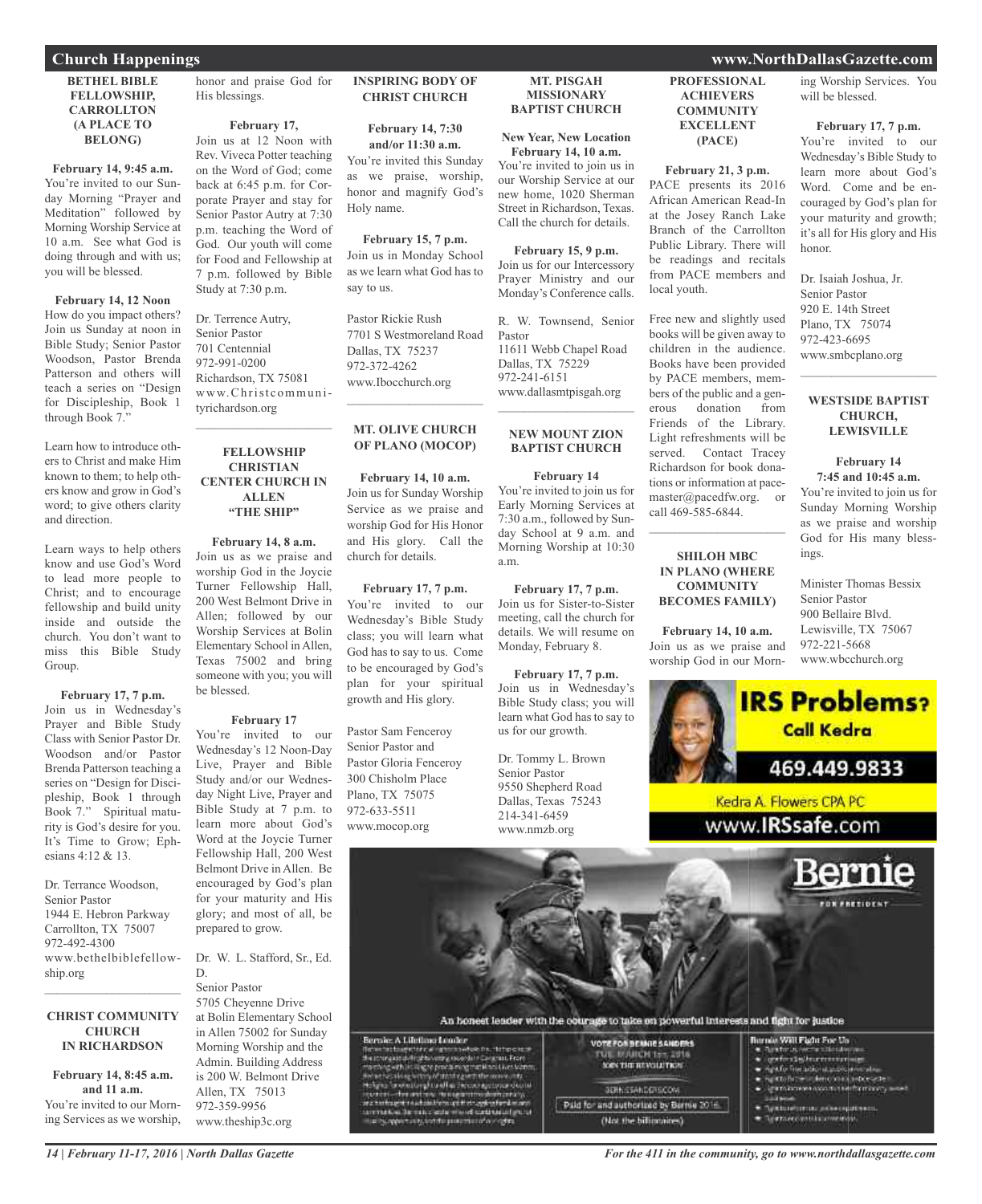## Communications Commis-**Black History Month continues**

at a time.

These limitations often meant a wait of up to 30 minutes for a dial tone and a five to ten year waiting list just to acquire the service. With the invention of cellu-



*Send email to: businessoffice@ northdallasgazette.com to sign up for Sister Tarpley's weekly electronic newsletter.*

The 2016 theme is: "Hallowed Grounds: Sites of African American Memories."

This week I will highlight Dr. Henry T. Sampson, the Black man who invented the Gamma-Electric Cell that brought us the Mobile phone that the world can't seem to do without it.

Everyday I am amazed; as I am sure Dr. Sampson is, of the improvements of the mobile phone and its many uses.

When I traveled to Hong Kong, China, it seems that everybody there had a mobile phone and no house phone; now all that you have to do in the United States is look around you and you will see the majority of people, adults and children of every race, creed and color with their own mobile phone.

I love to tell my version of how Dr. Sampson came up with the idea of the mobile phone. One day he was trying to get in touch with his wife, who had left home to go shopping, to no avail.

After several hours, he thought to himself, I can do better than this! And, he invented the Gamma-Electric Cell and the "mobile phone" was born. From that point on he talked to his wife whenever he had a need to communicate with her; and now all he has to do is text her!

Forth-five years ago, Dr. Henry T. Sampson invented the "gamma-electric cell", which pertains to Nuclear Reactor use, using math and science.

According to Dr. Sampson, the Gamma Electric Cell, it was patented on July 6, 1971, Patent No. 3,591,860, which produces stable high-voltage output and current to detect radia-

tion in the ground. Born in Jackson, Mississippi, he received a Bachelor of Science degree from Purdue University in 1956. He went on to the University of California, Los Angeles where he graduated with a Master of Science (MS) Degree in Engineering in 1961; University of Illinois Urbana-Champaign, a MS Degree in Nuclear Engineering in 1965, and a PHD in 1967.

Mobile Communications took a big step forward in 1983 with the invention of the Cellular System regulating the portable telephones,

which use radio waves to transmit and receive audio signals. Before this time, mobile

telephone service in the United States, consisting mainly of car phones, and they were extremely limited because metropolitan areas had only one antenna for these purposes.

In addition, the Federal



#### **MT. OLIVE CHURCH OF PLANO** 300 Chisholm Pl. Plano, TX 75075 972-633-5511 Answers you need, Hope for today is waiting for you... · Sunday School for all ages 8:30 am · Sunday Morning Prayer  $9.30$  am · Sunday Service  $10:00$  am · Wednesday Night Service 7:00 pm Pastor Sam Fenceroy **RATIVE** Gloria Fenceroy www.mocop.org Radio Programs "Vision & Truth Live" "Truth Made Simple" Jisten to Pastor San Call Pastor Sam ry Sun. 9:00pm-10:00pm<br>RD 103.7 FM THE WORD Mor. Fri. 5:25pm. 5:30pm<br>коон 1040 AM

sion (FCC) assigned only 12 to 24 frequencies to each area, which meant that only that many calls could occur lar phone service in 1983, personal communications no longer depended on wires.

In the 1990s it would become possible to connect to the Internet from virtually anywhere in the world using a portable computer and a cellular modem with satellite service.

Technologies that developed from different fields, such as personal communications, computation, and space exploration often worked together to serve the constantly evolving human needs of the information age.

He also pioneered a study of internal ballistics of solid rocket motors using highspeed photography. And, he was a producer of documentary films on early Black filmmakers and films.

Some of Dr. Sampson's Awards and Honors: Fellow of US Navy, 1962- 1964. Atomic Energy Commission, 1964-1967; the Black Image Award from Aerospace Corp, 198; Blacks in Engineering, Applied Science; Education Award and Los Angeles Council of Black Professional Engineers, 1983.







Islah Joshua, Jr. Fustor

SMBC: A church Focused on Excellence while Teaching the Word. Preaching the Gospel, Reaching the World

Worship Times: 8 and 11 a.m. Sunday School: 9:45 a.m. Mid-week: Wednesday at 7:00 p.m. Youth Church: Every 3rd, 4th, and 5th Sunday at 10:45 a.m. AWANA: Wednesday at 6:30 p.m. Contact Information: 972-423-6695 www.smbcplano.org

#### Second Keybeardist Needed: Please Call For Into www.thesnip.tic.org DBFelowskip Christian<br>BGConter Church 977 778 0058 200 W. Bernont Dove - Allery, TX 75013 A Kingdom Building Church **Early Morning Service** Fasto"<br>Surfact, S 200 W. Behueni Drive Allen, TX 75013 8.00 um. unday Morning Worship Stereo Librariary<br>SSO Babbaros Thom 9:30 1.01 **Manday Night Live**<br>NGC 160120 Dity<br>Alm 1003201 arty Tashe Grafford

*For the 411 in the community, go to www.northdallasgazette.com*